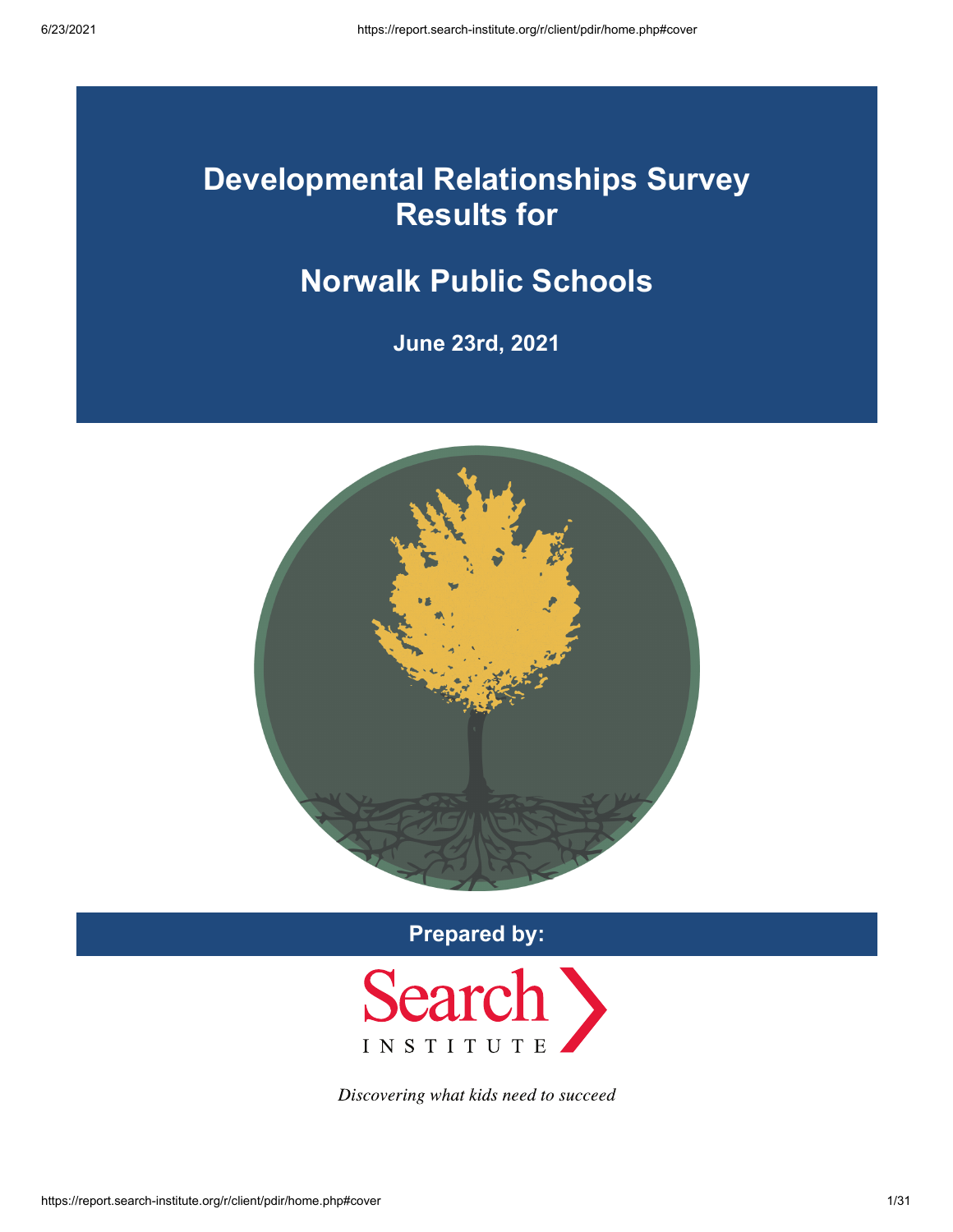## <span id="page-1-0"></span>**Introduction**

This report is based on your young peoples' responses to the Developmental Relationships Survey. The report was prepared by Search Institute, a non-profit organization that partners with schools, youth programs, and other organizations to conduct and apply research that promotes positive youth development and advances equity. Search Institute generates new knowledge through mixedmethods studies and develops and delivers workshops, surveys, and other resources that enable practitioners and parents to understand and act on the science of youth development.

In this report, you will find actionable data on developmental relationships, social and emotional competencies, and equitable practices. We hope that these data will help you make the case that developmental relationships are the lever through which we can advance social and emotional competence and create more equitable environments where all young people are equipped to continue on their paths to thrive.



Search Institute 3001 Broadway Street Northeast, Suite 310 Minneapolis, MN 55413 1-800-888-7828 info@searchinstitute.org [www.searchinstitute.org](https://www.search-institute.org/)

Copyright © 2021 by Search Institute. All rights reserved. No part of this publication may be reproduced in any manner whatsoever, mechanical, digital, or electronic, without prior permission from the publisher, except in brief quotations or summaries in articles or reviews, or as follows:

The titled organization or its designee may reproduce and distribute this report in its entirety for informational and educational purposes only.

The titled organization or its designee may reproduce or adapt findings from this report to other formats (including, but not limited to, brochures, websites, and presentations), provided Search Institute is acknowledged as the source of the information.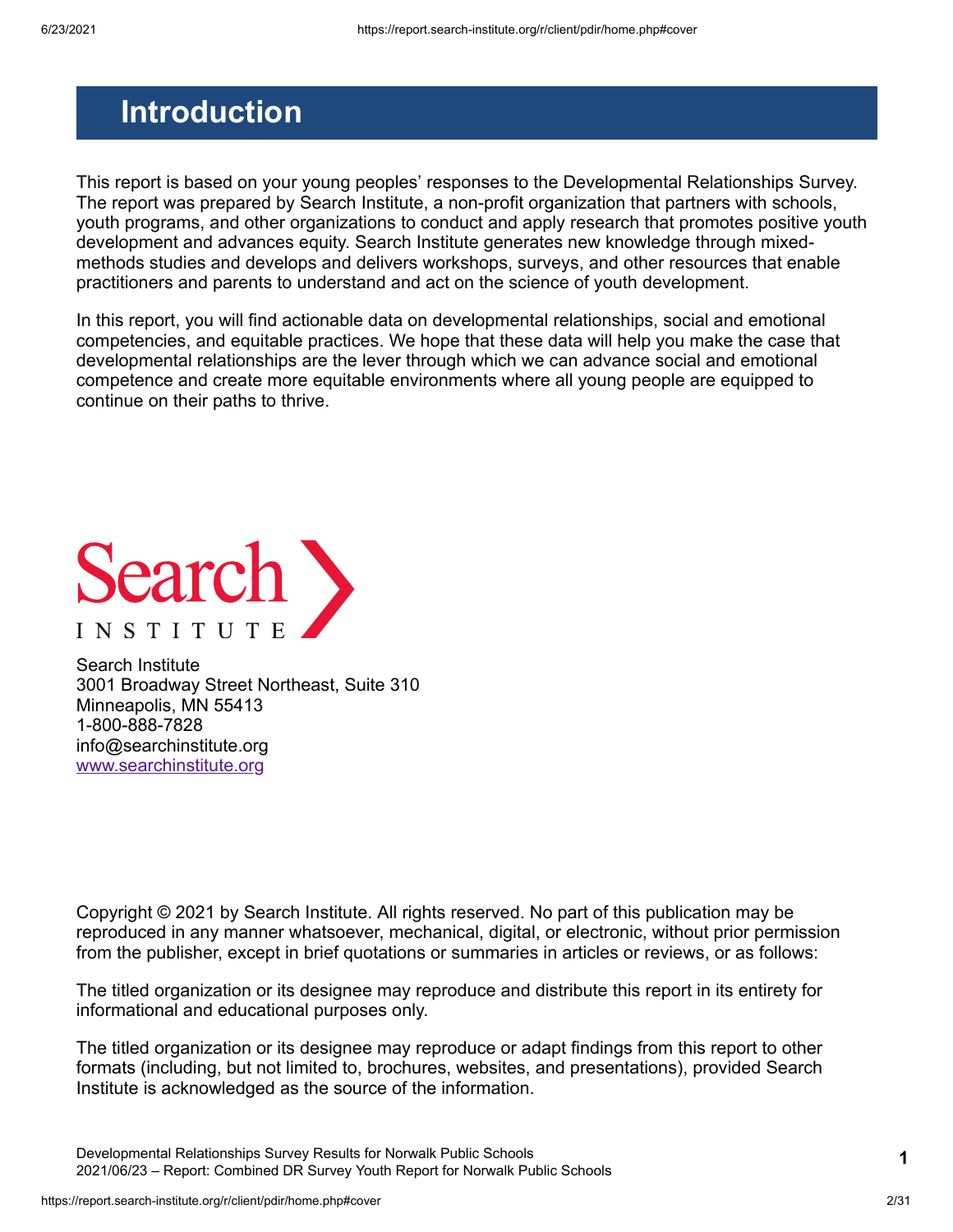# <span id="page-2-0"></span>**Table of Contents**

|                                                          | Page |
|----------------------------------------------------------|------|
| <b>Introduction</b>                                      |      |
| <b>Table of Contents</b>                                 |      |
| <b>What are Developmental Relationships</b>              |      |
| <b>Developmental Relationships Framework</b>             |      |
| <b>Description of Your Study &amp; Sample</b>            |      |
| <b>Demographics</b>                                      |      |
| <b>How to Read the Report &amp; Interpret Results</b>    |      |
| <b>Core Measure 1: Developmental Relationships</b>       | 10   |
| <b>Core Measure 2: Social and Emotional Competencies</b> | 15   |
| <b>Core Measure 3: Equitable Practices</b>               |      |
| <b>Additional Measures: Outcomes</b>                     | 19   |
| <b>Outcomes: DFC Four Core Measures</b>                  | 20   |
| <b>Additional Measures: Current Events</b>               | 25   |
| <b>Current Events: COVID-19</b>                          | 26   |
| <b>Current Events: Racial Injustice</b>                  | 29   |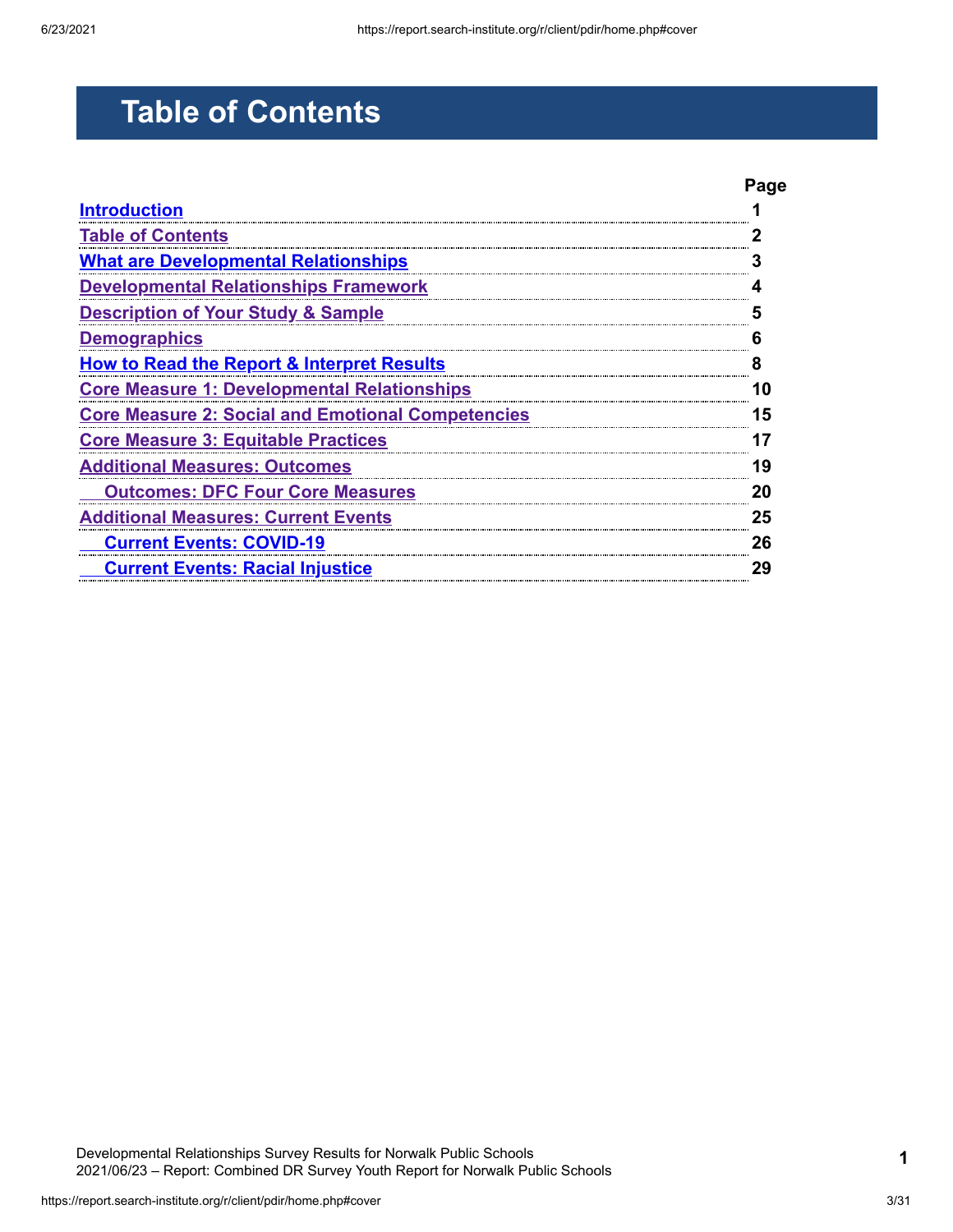## <span id="page-3-0"></span>**What are Developmental Relationships**

Over the past decade, Search Institute has conducted a multi-year effort to better understand the role relationships play in positive youth development. This work has led to extensive literature reviews and numerous qualitative and quantitative studies to inform our understanding of the power of relationships young people have with parenting adults, educators, and youth workers (e.g., mentors, program staff, among others). It is through this work that Search Institute has defined these highquality relationships as "developmental relationships." Developmental relationships are close connections through which young people discover who they are (identity), gain abilities to share their own lives (agency), and learn how to interact with and contribute to the world around them (committed to their community).

Developmental relationships are characterized by five interconnected elements (with specific actions within each): express care, challenge growth, provide support, share power, and expand possibilities. To date, Search Institute's research has shown that when young people experience developmental relationships with caring adults, they tend to report a wide range of positive outcomes including social-emotional strengths (Syvertsen et al., 2015), increased resiliency (Roehlkepartain et al., 2017), and greater academic motivation (Scales et al., 2019).

Just as a system of roots supports and nourishes trees as they develop and grow, nurturing relationships with adults provide a foundation for young people's development by offering them guidance, encouragement, and new opportunities. Cultivating strong roots nourishes young people and supports their development and growth while creating a foundation of stability.



Developmental Relationships Survey Results for Norwalk Public Schools 2021/06/23 – Report: Combined DR Survey Youth Report for Norwalk Public Schools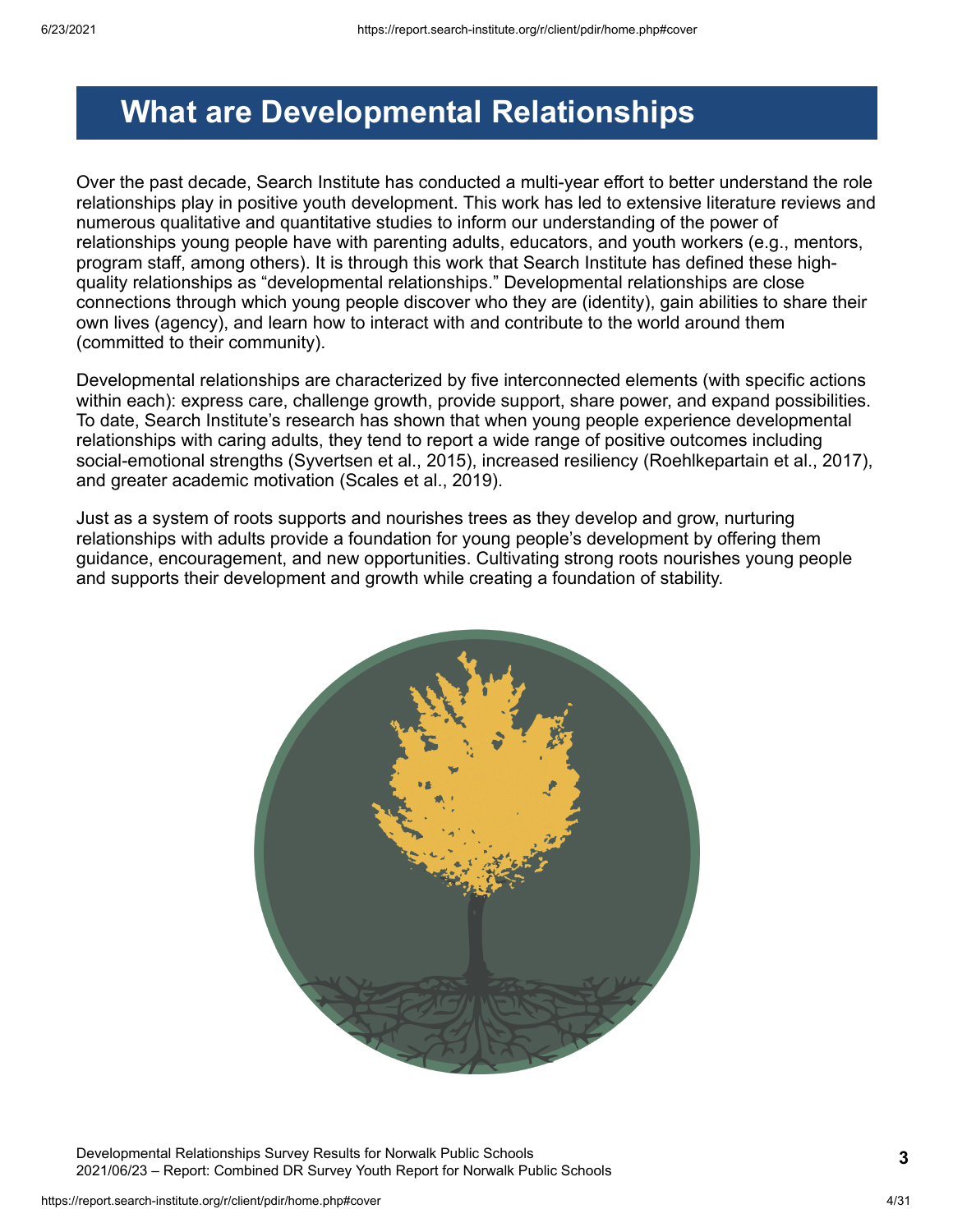## <span id="page-4-0"></span>**The Developmental Relationships Framework**

Young people are more likely to grow up successfully when they experience developmental relationships with important people in their lives. Developmental relationships are close connections through which young people discover who they are, cultivate abilities to shape their own lives, and learn how to engage with and contribute to the world around them. Search Institute has identified five elements—expressed in 20 specific actions—that make relationships powerful in young people's lives.

| <b>Elements</b>                                                                               | <b>Actions</b>                                                                  | <b>Definitions</b>                                                                                                                                                                           |
|-----------------------------------------------------------------------------------------------|---------------------------------------------------------------------------------|----------------------------------------------------------------------------------------------------------------------------------------------------------------------------------------------|
| <b>Express Care</b><br>Show me that I matter to<br>you.                                       | • Be dependable<br>Listen<br>Believe in me<br>Be warm<br>Encourage<br>$\bullet$ | Be someone I can trust.<br>Really pay attention when we are together.<br>Make me feel known and valued.<br>Show me you enjoy being with me.<br>Praise me for my efforts and achievements.    |
| <b>Challenge Growth</b><br>Push me to keep getting<br>better.                                 | Expect my best<br>• Stretch<br>Hold me accountable<br>• Reflect on failures     | Expect me to live up to my potential.<br>Push me to go further.<br>Insist I take responsibility for my actions.<br>Help me learn from mistakes and setbacks.                                 |
| <b>Provide Support</b><br>Help me complete tasks<br>and achieve goals.                        | Navigate<br>Empower<br>• Advocate<br>Set boundaries                             | Guide me through hard situations and systems.<br>Build my confidence to take charge of my life.<br>Stand up for me when I need it.<br>Put limits in place that keep me on track.             |
| <b>Share Power</b><br>Treat me with respect and<br>give me a say.                             | Respect me<br>Include me<br>• Collaborate<br>• Let me lead                      | Take me seriously and treat me fairly.<br>Involve me in decisions that affect me.<br>Work with me to solve problems and reach goals.<br>Create opportunities for me to take action and lead. |
| <b>Expand Possibilities</b><br>Connect me with people<br>and places that broaden<br>my world. | • Inspire<br>Broaden horizons<br>• Connect                                      | Inspire me to see possibilities for my future.<br>Expose me to new ideas, experiences, and places.<br>Introduce me to people who can help me grow.                                           |

NOTE: Relationships are, by definition, bidirectional, with each person giving and receiving. So each person in a strong relationship both engages in and experiences each of these actions. However, for the purpose of clarity, this framework is expressed from the perspective of one young person.

Copyright © 2020 Search Institute, Minneapolis, MN. www.searchinstitute.org. May be reproduced for nonprofit, educational use.

[Download a PDF of the framework](https://report.search-institute.org/r/images/drs/Developmental_Relationships_Framework_English_2019-03-25.pdf)

Developmental Relationships Survey Results for Norwalk Public Schools 2021/06/23 – Report: Combined DR Survey Youth Report for Norwalk Public Schools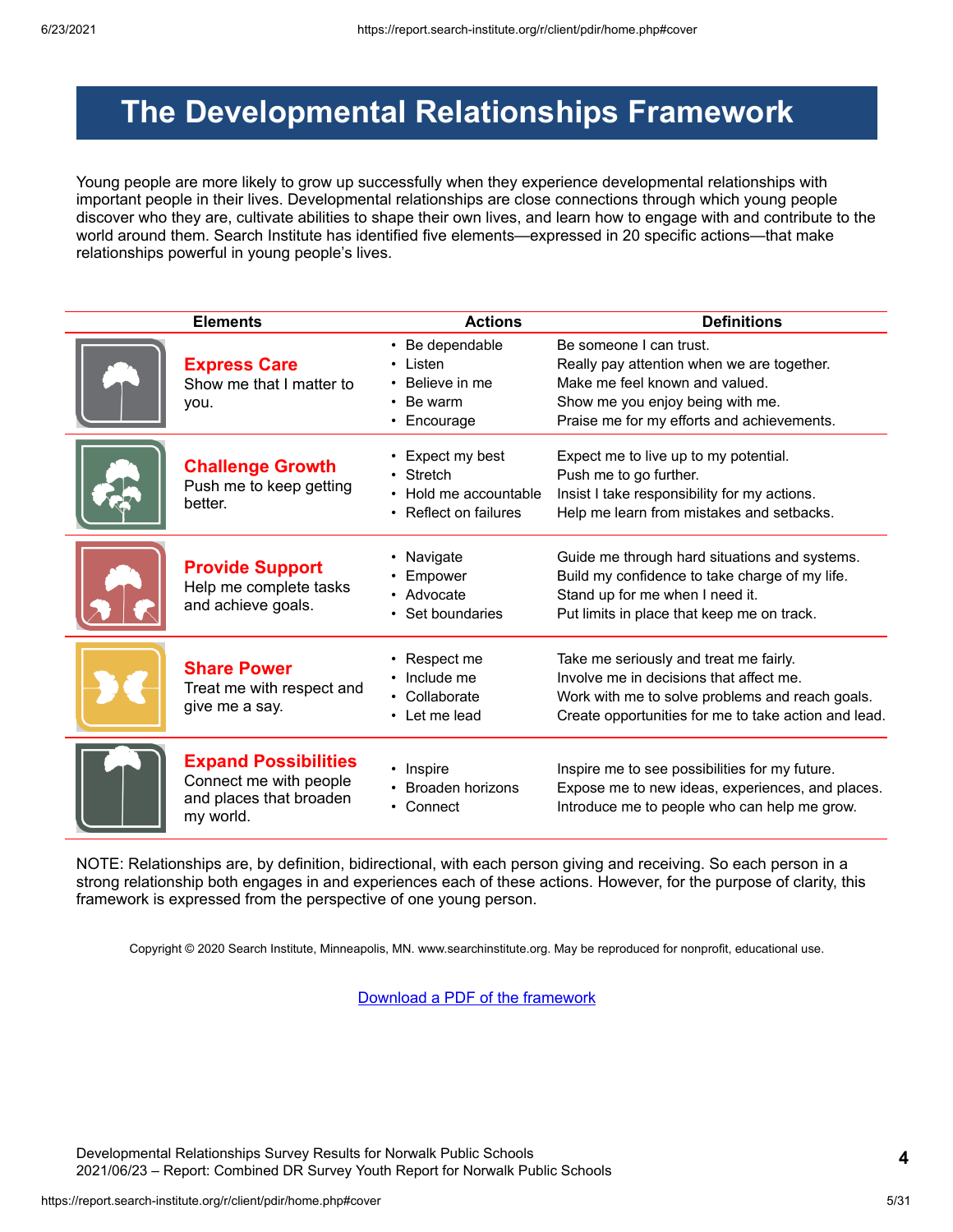## <span id="page-5-0"></span>**Description of Your Study & Sample**

Search Institute's Developmental Relationships Survey was used for this study. This survey is designed for young people in grades 4 through 12+ and is typically administered online independently or in a group setting. Some young people may choose to use the included audio prompts to assist with comprehension. Standardized administration procedures were provided to staff who administered the survey to enhance the quality of the data.

The specific characteristics of your survey participants are shown in the table and waffle charts on the next two pages. When reviewing demographic data in this report, it is important to note that survey participants self-reported on each of these attributes. As such, it may not entirely align with your own demographic data. Understanding who participated is vital for appropriate interpretation and application. If your sample reflects the population you seek to engage, then you can have more confidence that the results will be broadly applicable. If your sample does not match your target population, you will need to consider these differences when interpreting the findings.

This report will only show results for samples of at least 30 young people. This reduces the risk that results on particular young people will be singled out and discussed, particularly in public settings. In addition, results from very small samples of young people should not be applied more broadly, nor should assumptions be made that their perspectives are generalizable or transferrable to larger groups. Their results may be true for them, but there may not be enough young people in the sample to account for measurement and sampling errors.

#### **Discussion Questions**

- What worked with the survey administration? What challenges were present? How can we avoid these problems going forward?
- How did youth respond to being asked to complete the survey? Were staff and young people sufficiently aware of the survey's purpose?
- In what ways does the sample in your survey reflect (or not reflect) the young people you seek to hear from as you develop your priorities and action plans?
- $\Omega$  What characteristics of the survey sample make it particularly valuable? (For example, perhaps there is a subgroup included that you haven't heard from before. Or perhaps it includes young people who participate regularly but don't always speak up.)
- $(?)$  If your study does not include all the perspectives of young people you would want to include, how might you engage those additional voices moving forward? (This might include asking them to be part of the study interpretation and planning process.)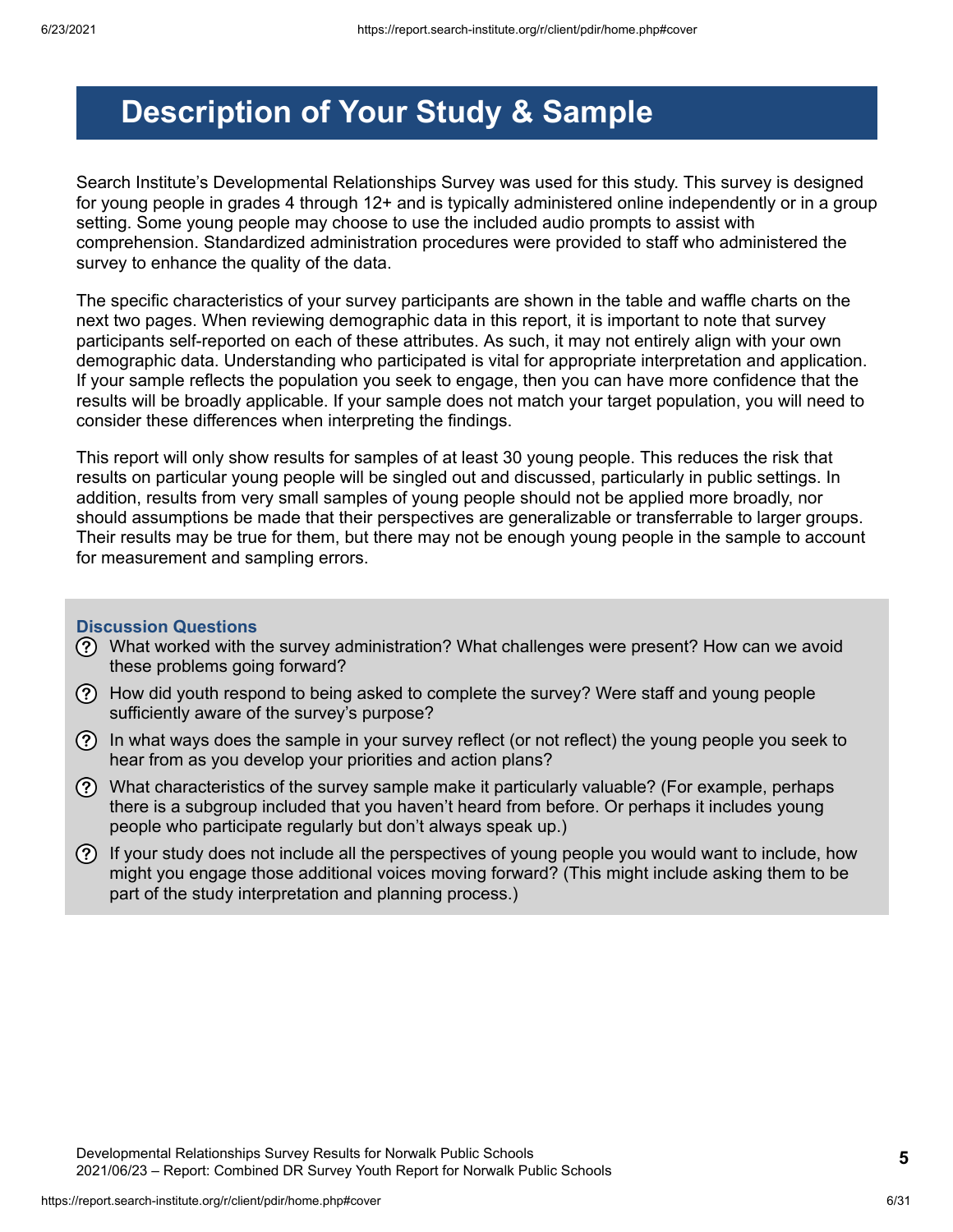# <span id="page-6-0"></span>**Demographics Tables**

| <b>Youth Demographics</b> | <b>Sample Size</b> |
|---------------------------|--------------------|
| <b>Total</b>              | 2,550              |
| Age                       |                    |
| ~10                       | 4                  |
| 10                        | 1                  |
| 11                        | 6                  |
| 12                        | 251                |
| 13                        | 613                |
| 14                        | 501                |
| 15                        | 394                |
| 16                        | 350                |
| 17                        | 219                |
| 18                        | 120                |
| $19+$                     | 25                 |
| Grade                     |                    |
| Not enrolled              | 0                  |
| Grade 4                   | 0                  |
| Grade 5                   | 1                  |
| Grade 6                   | 7                  |
| Grade 7                   | 583                |
| Grade 8                   | 600                |
| Grade 9                   | 416                |
| Grade 10                  | 395                |
| Grade 11                  | 279                |
| Grade 12                  | 179                |
| Post-secondary            | 0                  |
| Gender                    |                    |
| Girl                      | 1,218              |
| Boy                       | 1,199              |
| Other                     | 81                 |
| Race                      |                    |
| Asian/Pacific Islander    | 97                 |
| <b>Black</b>              | 280                |
| Hispanic/Latinx           | 1,097              |
| <b>Native American</b>    | 4                  |
| White                     | 614                |
| Other                     | 64                 |
| <b>Multiracial</b>        | 341                |

Developmental Relationships Survey Results for Norwalk Public Schools 2021/06/23 – Report: Combined DR Survey Youth Report for Norwalk Public Schools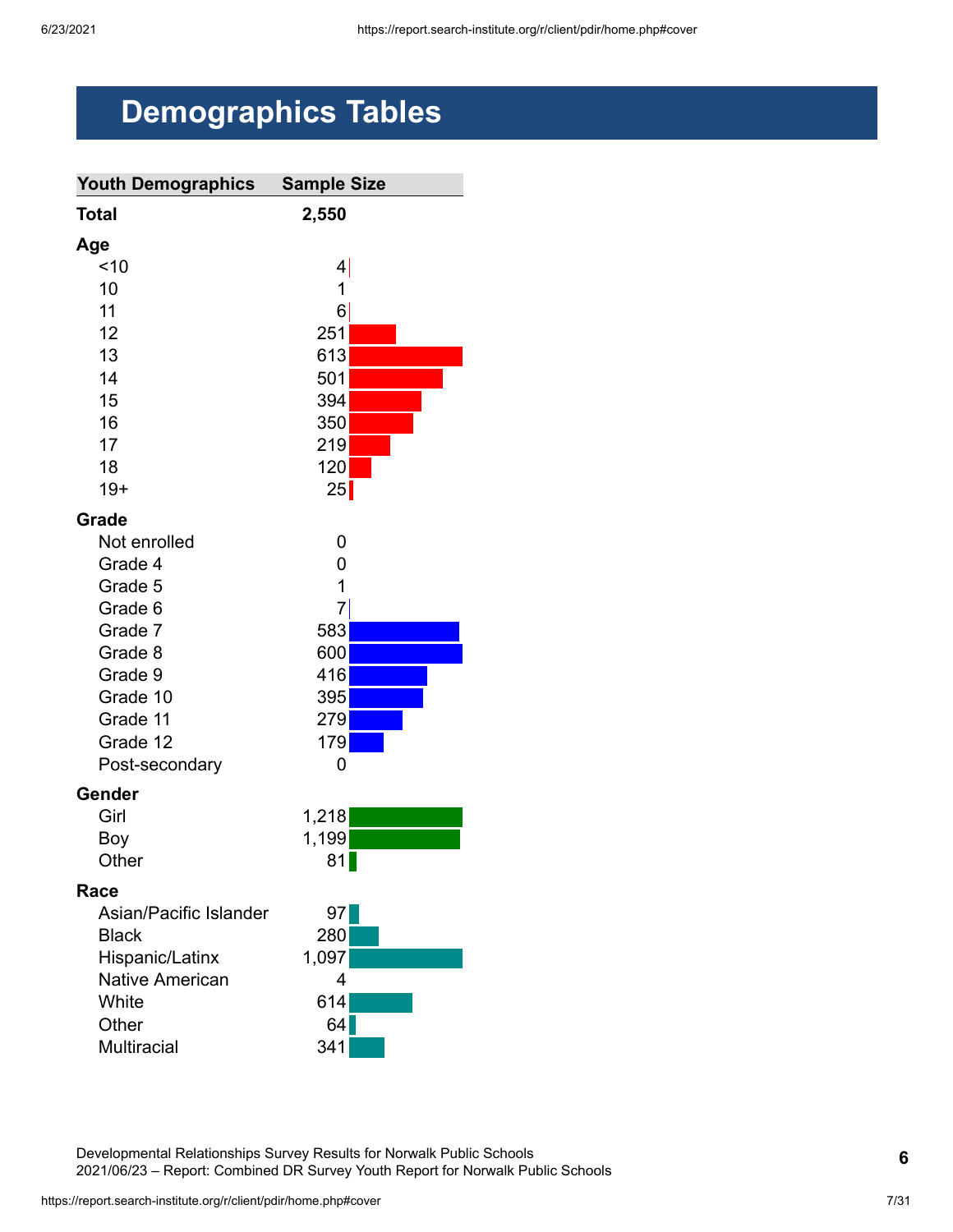## **Demographics Charts**

The following waffle charts contain additional descriptive information about your young people who participated in the survey.



**19% are in ESL/ELL programming 4% experienced food insecurity**









Developmental Relationships Survey Results for Norwalk Public Schools 2021/06/23 – Report: Combined DR Survey Youth Report for Norwalk Public Schools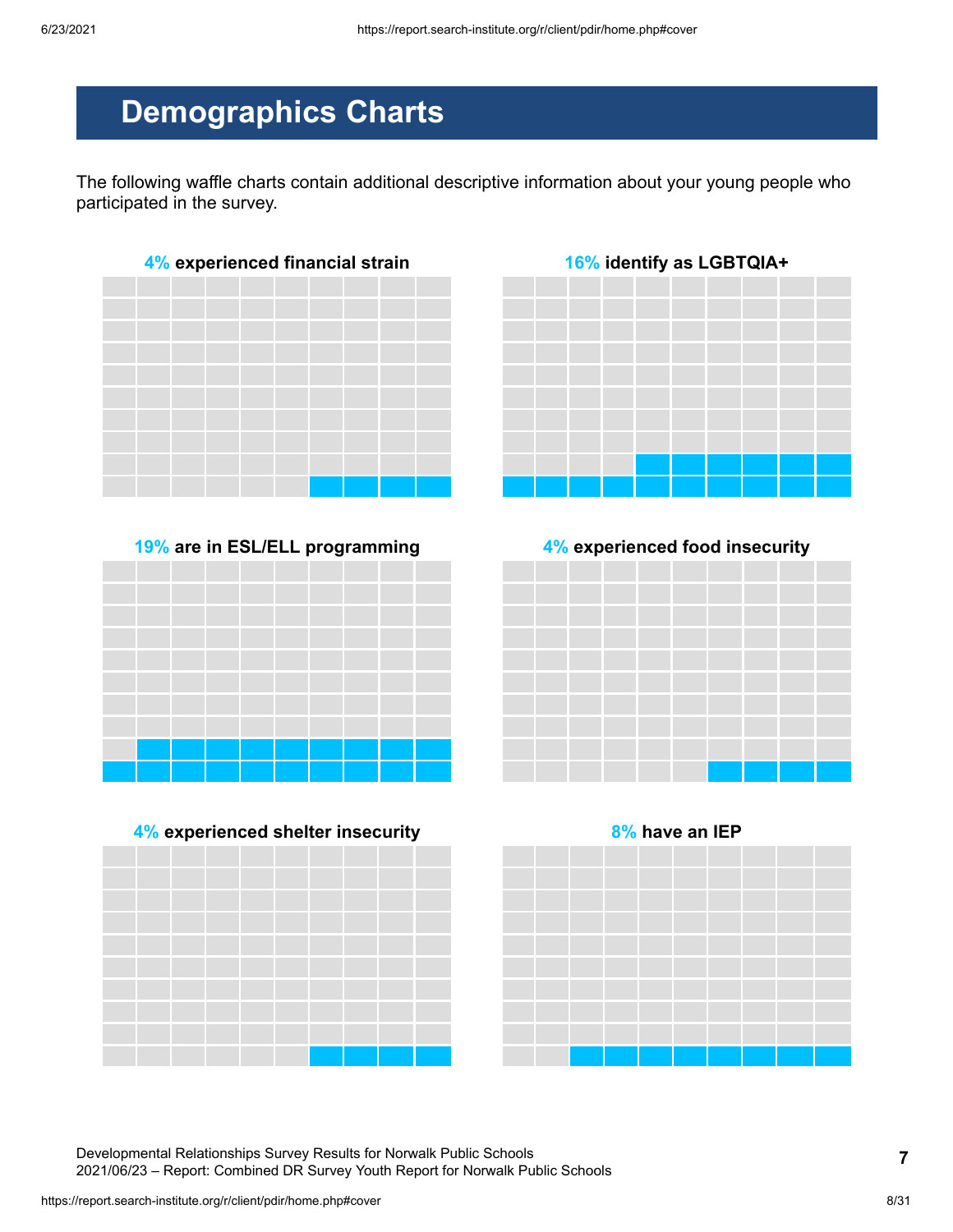## <span id="page-8-0"></span>**How to Read the Report & Interpret Results**

This report offers unique information on your young people and their experiences with your organization. It emphasizes the relationships and equitable practices that are essential for young people to develop the social and emotional competencies critical for success in life. These data are meant to guide schools and youth-serving organizations to put in place research-informed strategies to boost their intentional practices in building developmental relationships.

This report provides information from several angles. We recommend you review your results in several stages that allow you to both see the broad context and focus on specific issues, needs, gaps, or priorities. As you do this, consider the following:

- 1. Examine the broadest findings, such as the overall scores for each category of developmental relationships and social and emotional competencies. This high-level review will give you an overall sense of what is happening with your young people. Note any clear patterns, surprises, or questions you see.
- 2. Pay attention to both averages and distribution. The report shows both average scores, which gives you a sense of your young people overall, and the "distribution" of scores, which shows the percentages of young people who scored low and high in each area. These different groups are referred to as "Weak," "Moderate," and "Strong" within this report.
- 3. Access the online dashboard to examine the data for subgroups of young people, particularly those that are most relevant to your work. Do you see surprises or meaningful differences that need further exploration?
- 4. Focus on data in which you and your organization have a particular stake. You may have goals related to specific indicators. Reflect on how they either align with or offer a counterpoint to the general patterns you noticed earlier.

These data are best examined in conversation with multiple stakeholders, including young people, staff, parenting adults, positional leaders, and others—all of whom will bring different perspectives to the interpretation. If you do not already have a diverse guiding team for your planning process, convene one or more groups to work together to internalize, interpret, and then use the data for change. This process will build shared understanding and commitment to actions you ultimately take based on the findings.

You will note that this report does not have "norm" data to which to make comparisons. Though it can be interesting to compare your own results to others, Search Institute's experience in working with schools and other organizations is that it can be distracting or counterproductive. Your population can be quite different from those on which national norms are based, making it difficult to interpret differences. Furthermore, the most important context is your local context, your shared priorities, and the gaps between your current realities and your targets for growth. In other words, the most relevant comparison is to your hopes, aspirations, and goals for your young people. Thus, we encourage emphasizing the local context as a comparison point, rather than focusing on comparing your data to other organizations.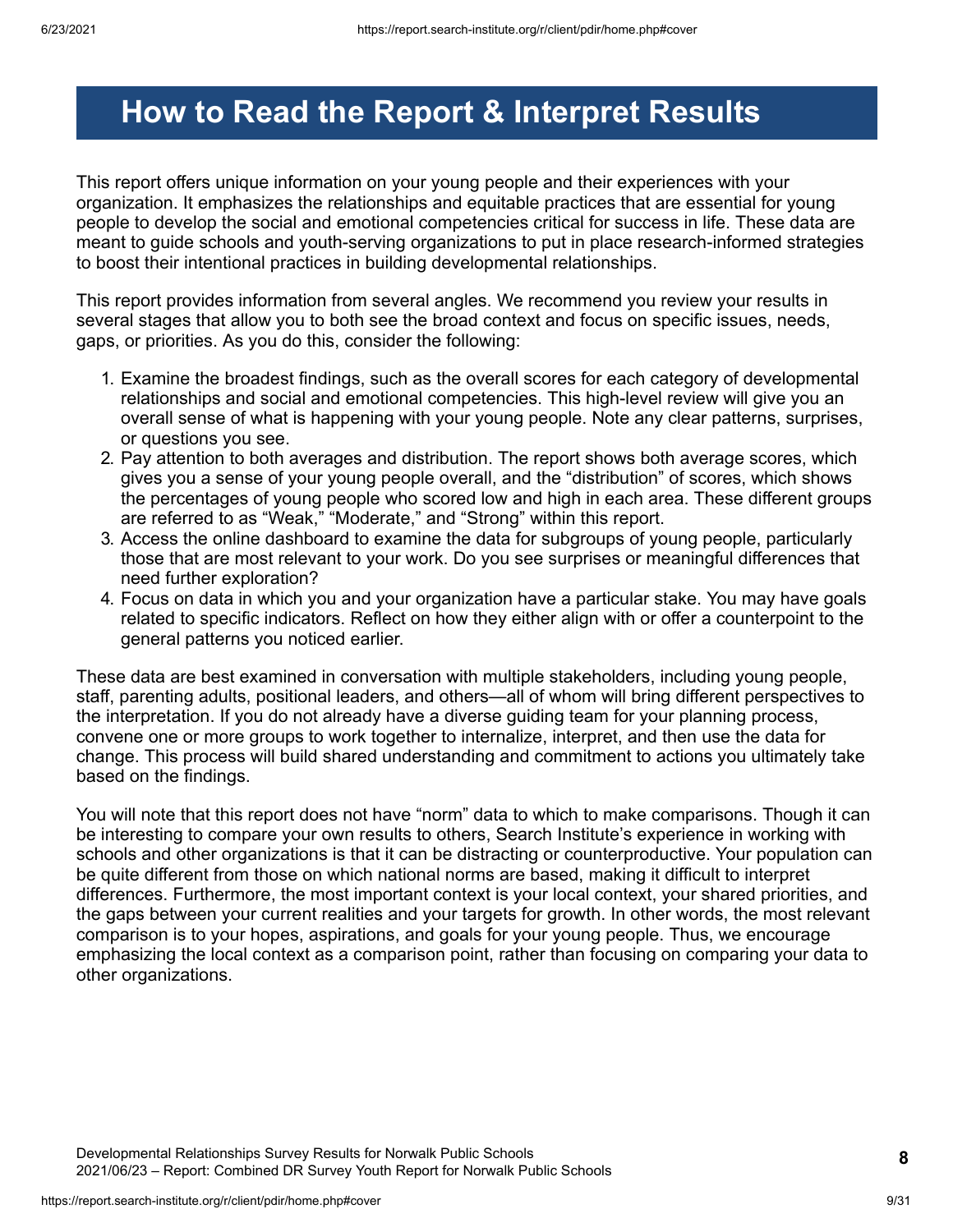It is important to remember that these survey data represent just one source of information. No single source of information—no matter how valid—can tell the whole story about how your young people are doing. For those reasons, among others, these data should not be used for accountability purposes. It is important to review these data (like all information and data) critically and in context of other information, experience, and research. If it reinforces other data points, you can have more confidence in it. If it contradicts other findings or perspectives, dig deeper to understand the reason for the differences.

As you look at the detailed tables of data, it can be tempting to over-interpret small differences between groups of young people. A difference between scores that may look meaningful, might not reach a level of statistical significance. That is, small differences may be due to measurement error. Small differences are less likely to be significant with smaller samples.

With these general guidelines in mind, we believe you will find important results, patterns, and insights in this report that offer a fresh perspective on how young people are experiencing the essential relationships and equitable practices that matter to their success.

This report is structured into three core sections: Developmental Relationships, Social and Emotional Competencies, and Equitable Practices. Additional sections may be present depending on your organization's customizations.

#### **How are average scores calculated?**

Each survey item has four response choices, scored on a scale from 1-4. Individual item scores are added together then divided by the total number of items. The resulting number (1-4) is then converted to a 0-100 range with the following formula  $((x-1)^*100)/3$  to assist with interpretation.

#### **How are responses distributed?**

Scores are shown in three levels. These three levels are: weak (scores of 0-33 that reflect responses of the first two response options), moderate (scores of 33.33-66.33 that reflect the third response option), and strong (scores of 66.67-100 that reflect the fourth response option). From this, you may identify areas where young people are either particularly high or low, which may not always be evident from the average score. In our pilot studies, young people who reported having higher developmental relationship scores typically had better youth development outcomes.

**As you make meaning of the data, follow a reflective process with the following questions:**

- What stands out? We recommend that you start by naming objective stats (e.g. Express Care was our strongest element with a score of 80).
- What encourages you? What discourages you?
- What surprises you? What is not clear?
- What is the importance of this?
- What may have led to this result?
- What action ideas come to mind? Note that actions may come in different forms (e.g. things we should do more often or less often; things that should be kept the same; making something more widely available or systematic).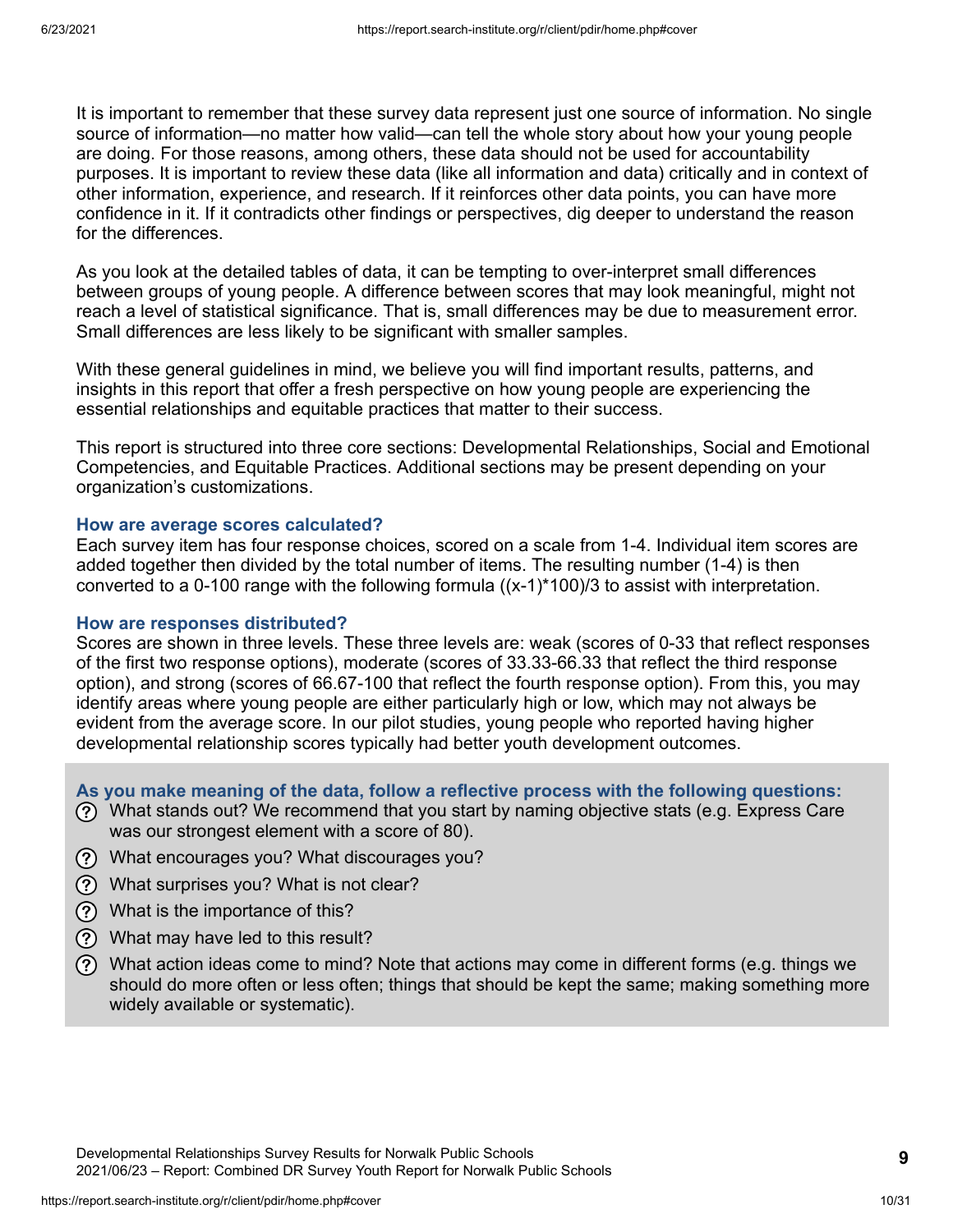## <span id="page-10-0"></span>**Core Measure 1: Developmental Relationships**

Developmental relationships are close connections through which young people discover who they are (identity), gain abilities to share their own lives (agency), and learn how to interact with and contribute to the world around them (committed to their community).

Developmental relationships are characterized by five interconnected elements (with specific actions within each): express care, challenge growth, provide support, share power, and expand possibilities. To date, Search Institute's research has shown that when young people experience developmental relationships with caring adults, they tend to report a wide range of positive outcomes including social-emotional strengths (Syvertsen et al., 2015), increased resiliency (Roehlkepartain et al., 2017), and greater academic motivation (Scales et al., 2019).

In this chapter, we will explore young people's experiences of developmental relationships and the five elements with the adults at Norwalk Public Schools.



**Youth generally reported experiencing moderate developmental relationships overall.**

**Note:** The red bar indicates the score from your previous administration of the survey. If this is your time 1 survey, then it will reflect the minimum benchmark for a "strong" score.

Developmental Relationships Survey Results for Norwalk Public Schools 2021/06/23 – Report: Combined DR Survey Youth Report for Norwalk Public Schools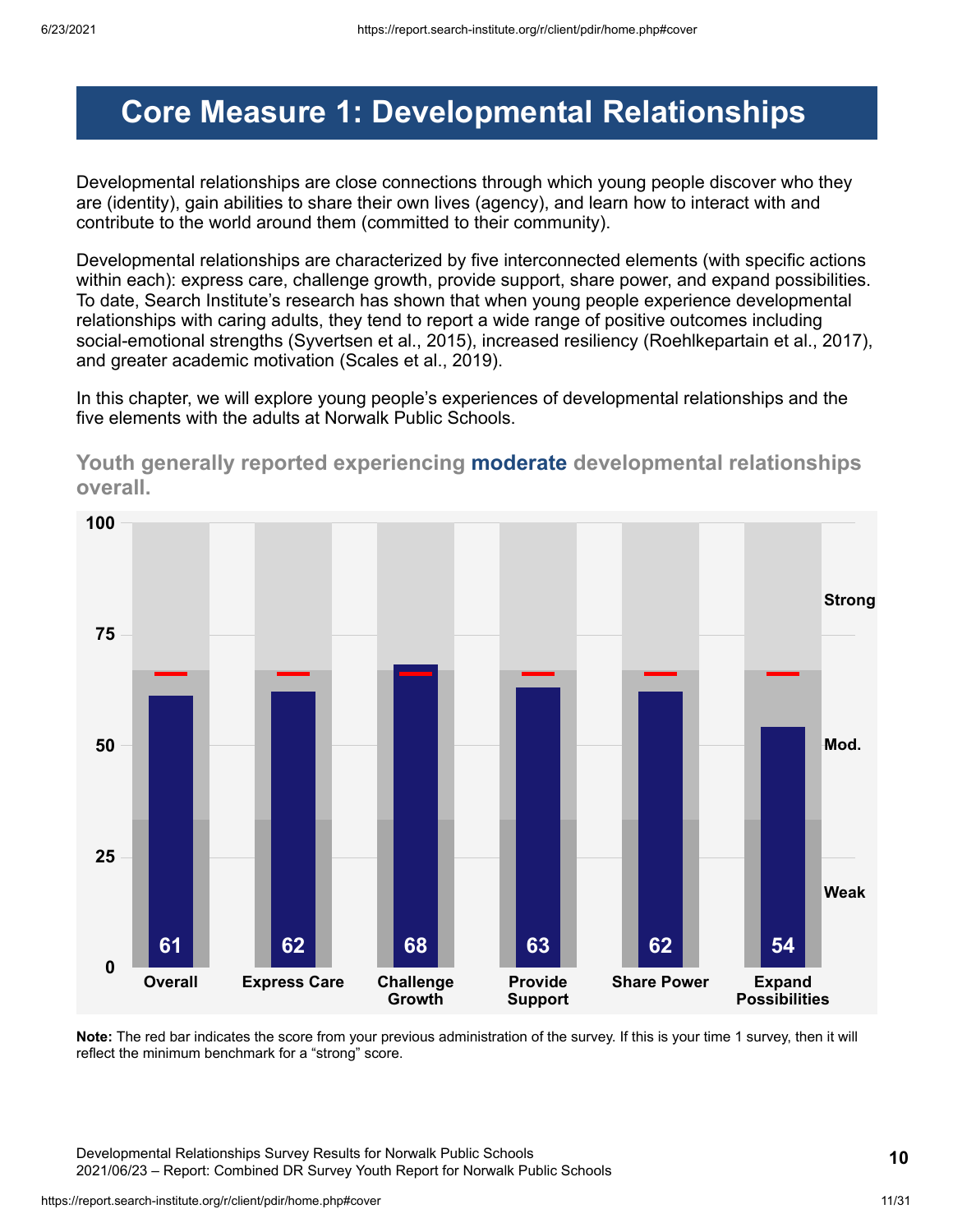

### **Overall, 37% of youth had strong experiences of developmental relationships. Conversely, 9% had weak experiences.**



Developmental Relationships Survey Results for Norwalk Public Schools 2021/06/23 – Report: Combined DR Survey Youth Report for Norwalk Public Schools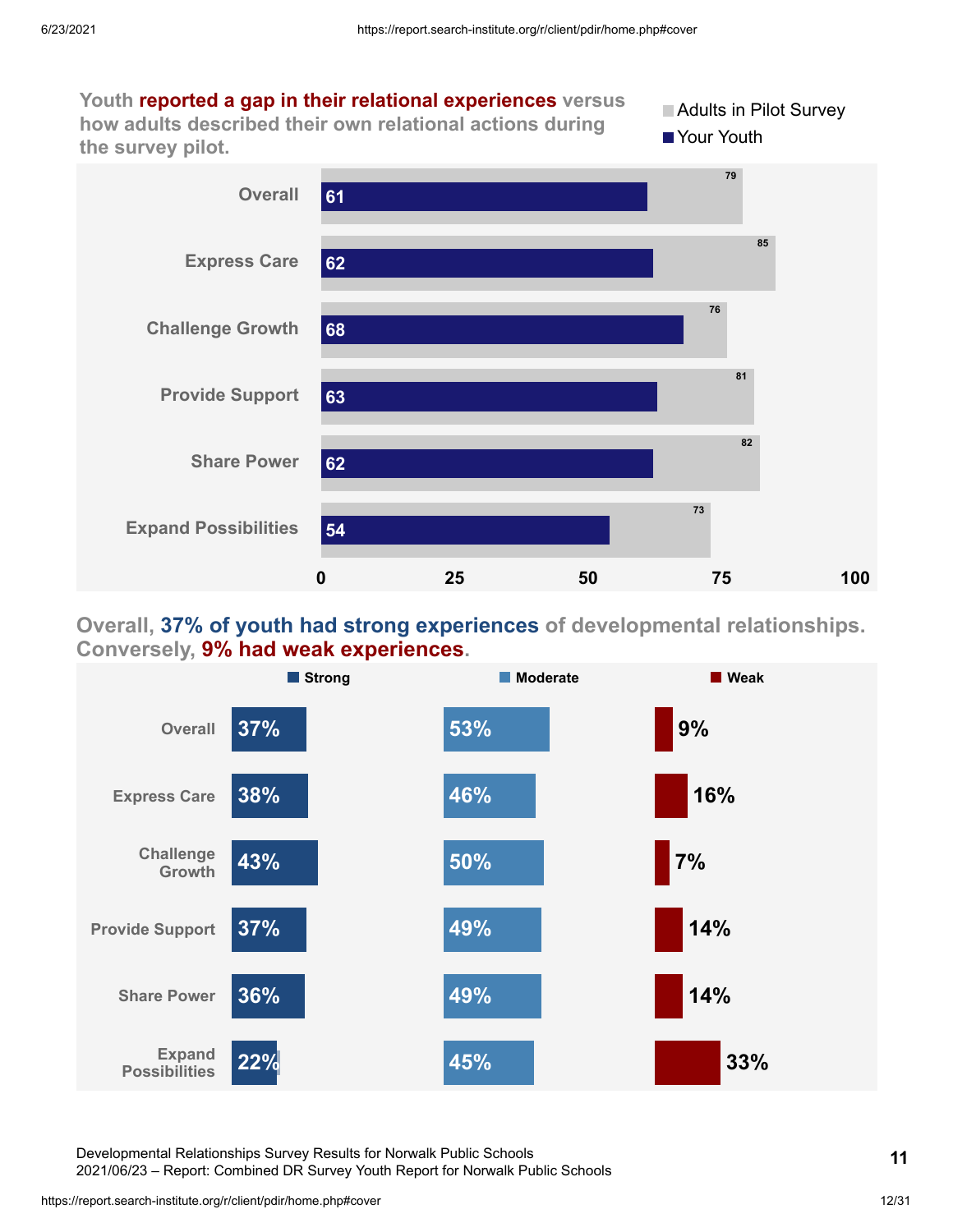**Youth reported different experiences of each of the 20 actions in the Developmental Relationships Framework.**

| <b>Expect My Best</b>                | 53%       | 37%           | 8% 2%     |          |
|--------------------------------------|-----------|---------------|-----------|----------|
| <b>Respect Me</b>                    | 52%       | 34%           | 3%<br>11% |          |
| <b>Set Boundaries</b>                | 45%       | 40%           | 3%<br>12% |          |
| <b>Hold Me</b><br><b>Accountable</b> | 32%       | 44%           | 18%       | 6%       |
| <b>Be Dependable</b>                 | 26%       | 48%           | 20%       | 6%       |
| <b>Encourage</b>                     | 32%       | 42%           | 19%       | 6%       |
| <b>Collaborate</b>                   | 25%       | 45%           | 24%       | 6%       |
| <b>Navigate</b>                      | 25%       | 45%           | 25%       | 6%       |
| Listen                               | 29%       | 39%           | 26%       | 6%       |
| <b>Reflect on</b><br><b>Failures</b> | 27%       | 39%           | 25%       | 9%       |
| <b>Stretch</b>                       | 20%       | 44%           | 29%       | 7%       |
| <b>Empower</b>                       | 26%       | 38%           | 25%       | 11%      |
| <b>Believe in Me</b>                 | 23%       | 36%           | 29%       | 12%      |
| Inspire                              | 20%       | 37%           | 28%       | 15%      |
| <b>Be Warm</b>                       | 23%       | 33%           | 31%       | 13%      |
| <b>Include Me</b>                    | 16%       | 40%           | 32%       | 11%      |
| <b>Advocate</b>                      | 18%       | 38%           | 29%       | 16%      |
| <b>Broaden</b><br><b>Horizons</b>    | 19%       | 36%           | 28%       | 17%      |
| <b>Let Me Lead</b>                   | 18%       | 35%           | 31%       | 17%      |
| <b>Connect</b>                       |           | 14% 29%       | 31%       | 26%      |
|                                      | Extremely | <b>Mostly</b> | Somewhat  | A Little |

Developmental Relationships Survey Results for Norwalk Public Schools 2021/06/23 – Report: Combined DR Survey Youth Report for Norwalk Public Schools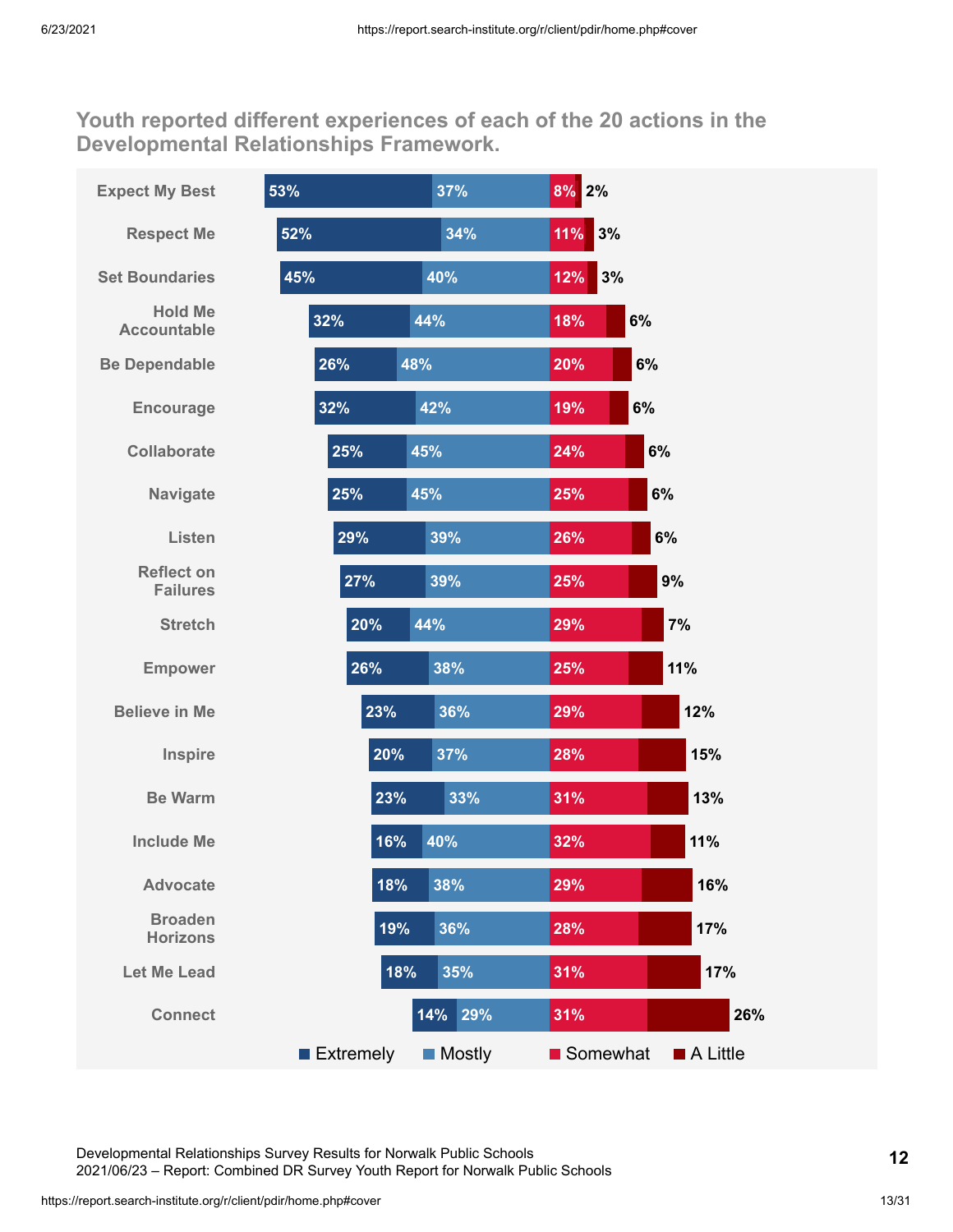**Youth reported a gap in moderate/strong Express Care actions vs how adults described their actions during the survey pilot.**





**Youth reported a gap in moderate/strong Challenge Growth actions vs how pilot survey adults described their actions.**

Adults in Pilot Survey Your Youth

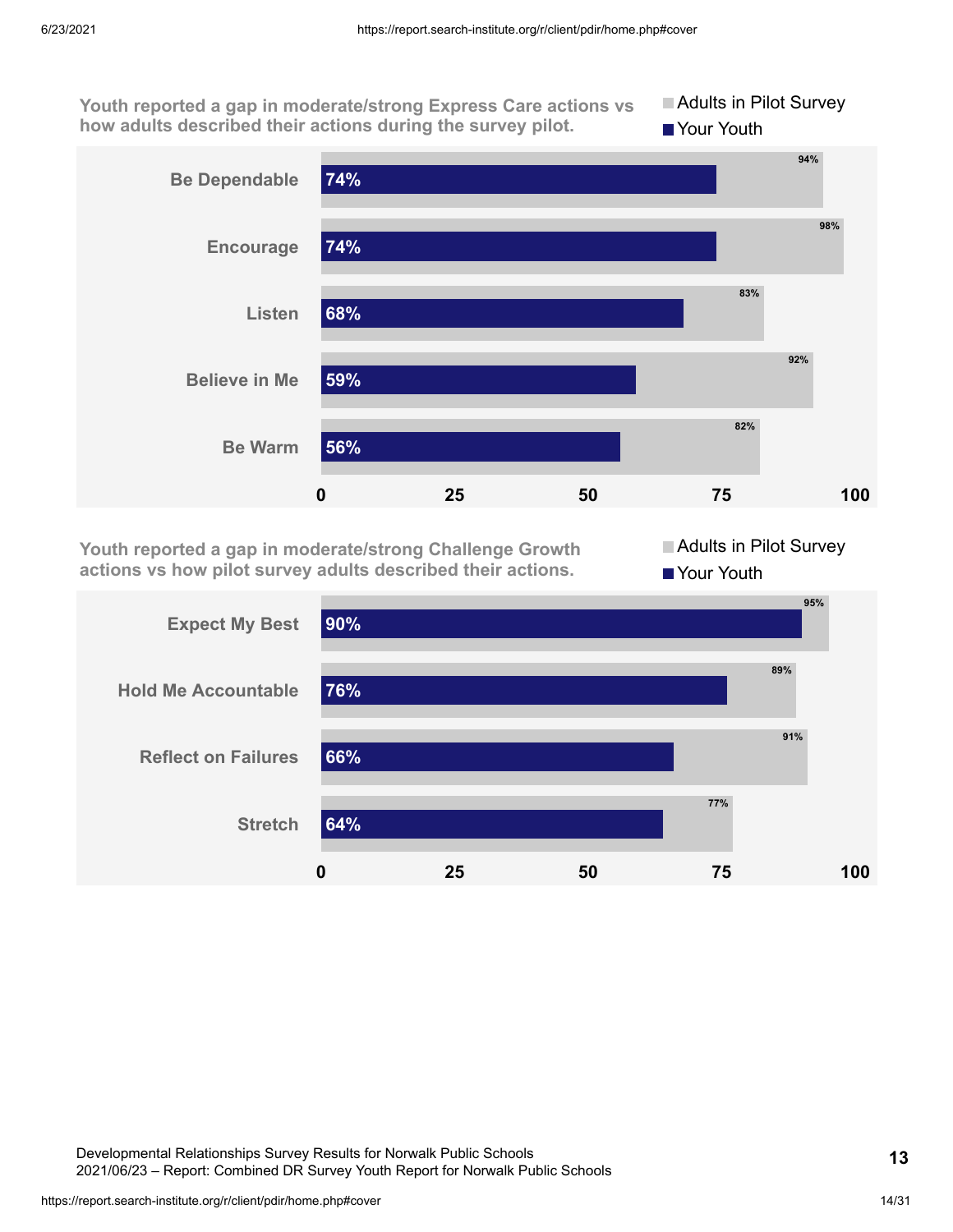**Youth reported a gap in moderate/strong Provide Support actions vs how pilot survey adults described their actions. Adults in Pilot Survey Your Youth** 



**Youth reported a gap in moderate/strong Share Power actions vs how adults described their actions during the survey pilot.**

**Adults in Pilot Survey** ■ Your Youth



**Youth reported a gap in moderate/strong Expand Possibilities actions vs how pilot survey adults described their actions.**

**Adults in Pilot Survey Your Youth** 



Developmental Relationships Survey Results for Norwalk Public Schools

2021/06/23 – Report: Combined DR Survey Youth Report for Norwalk Public Schools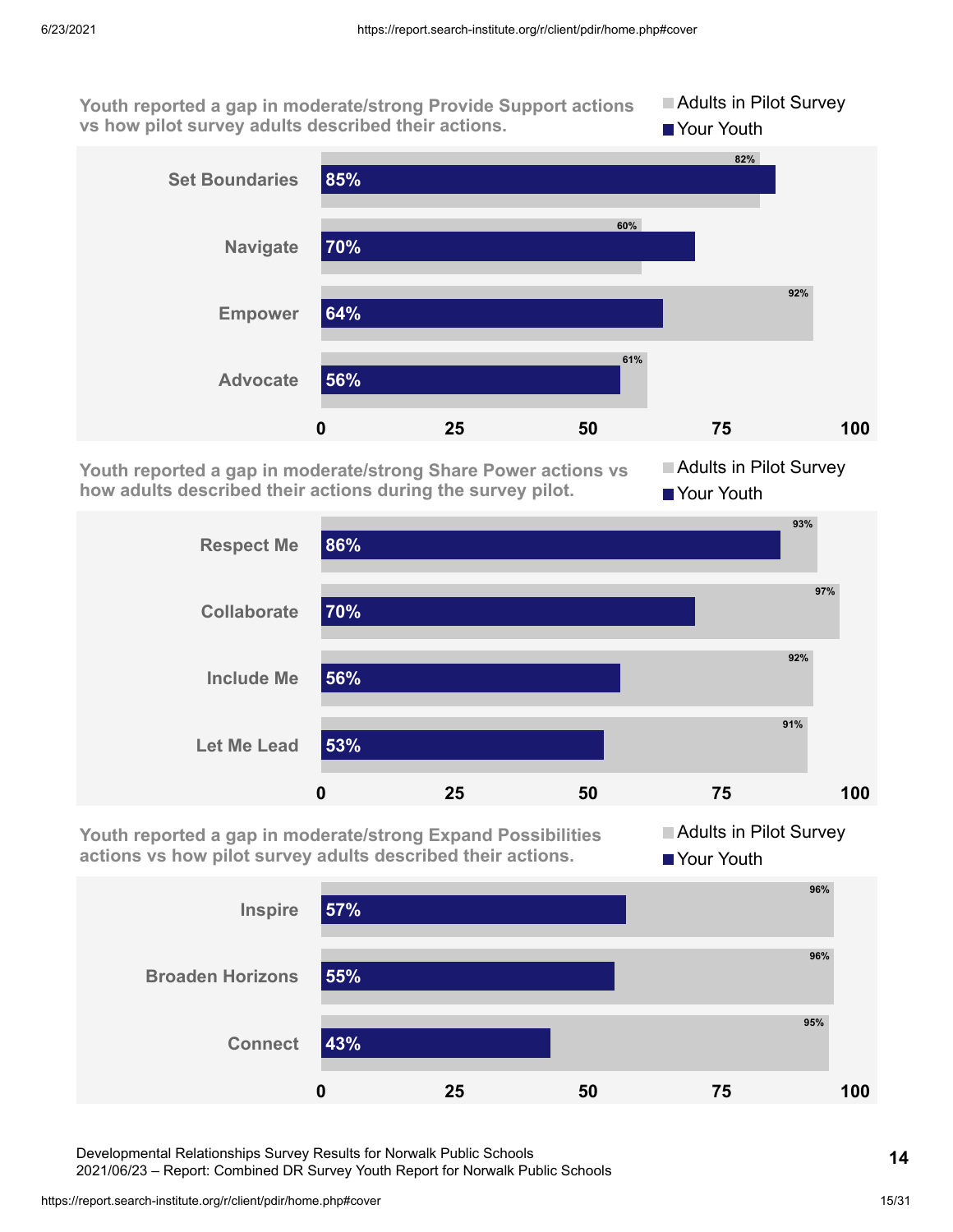### <span id="page-15-0"></span>**Core Measure 2: Social and Emotional Competencies**

The Collaborative for Academic, Social, and Emotional Learning defines social and emotional learning (SEL) as the process through which young people understand and manage emotions, set and achieve positive goals, feel and show empathy for others, establish and maintain positive relationships, and make responsible decisions (CASEL, 2017). Their framework $^{\text{1}}$  includes five competencies: Self-Awareness, Self-Management, Responsible Decision-Making, Relationship Skills, and Social Awareness.

In this chapter, we will explore young people's social and emotional competence. This section is customizable, and your organization chose the following option: An overall score for Social and Emotional Competencies along with scores for each individual competency.



**Overall, youth reported strong levels of social and emotional competence.**

**Note:** The red bar indicates the score from your previous administration of the survey. If this is your time 1 survey, then it will reflect the minimum benchmark for a "strong" score.

<sup>&</sup>lt;sup>1</sup> ®CASEL 2017. The five social and emotional learning (SEL) competencies were developed and defined by the Collaborative for Academic, Social, and Emotional Learning (CASEL). For more Information, visit <https://casel.org/core-competencies/>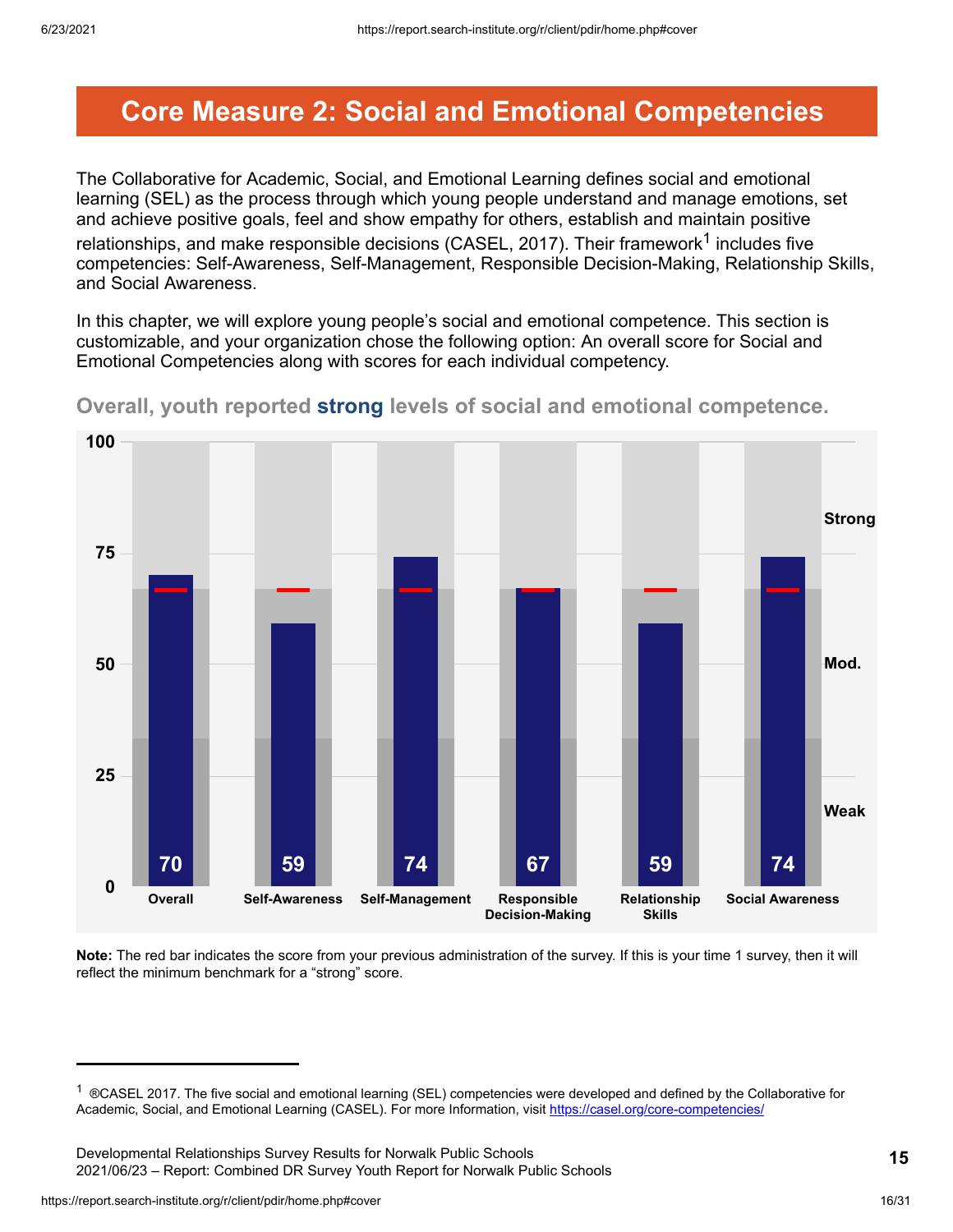### **Overall, 50% of youth reported strong social and emotional competence. Conversely, 5% reported weak social and emotional competence.**



### **Overall, youth who experienced stronger levels of developmental relationships had stronger social and emotional competence scores.**



Developmental Relationships Survey Results for Norwalk Public Schools 2021/06/23 – Report: Combined DR Survey Youth Report for Norwalk Public Schools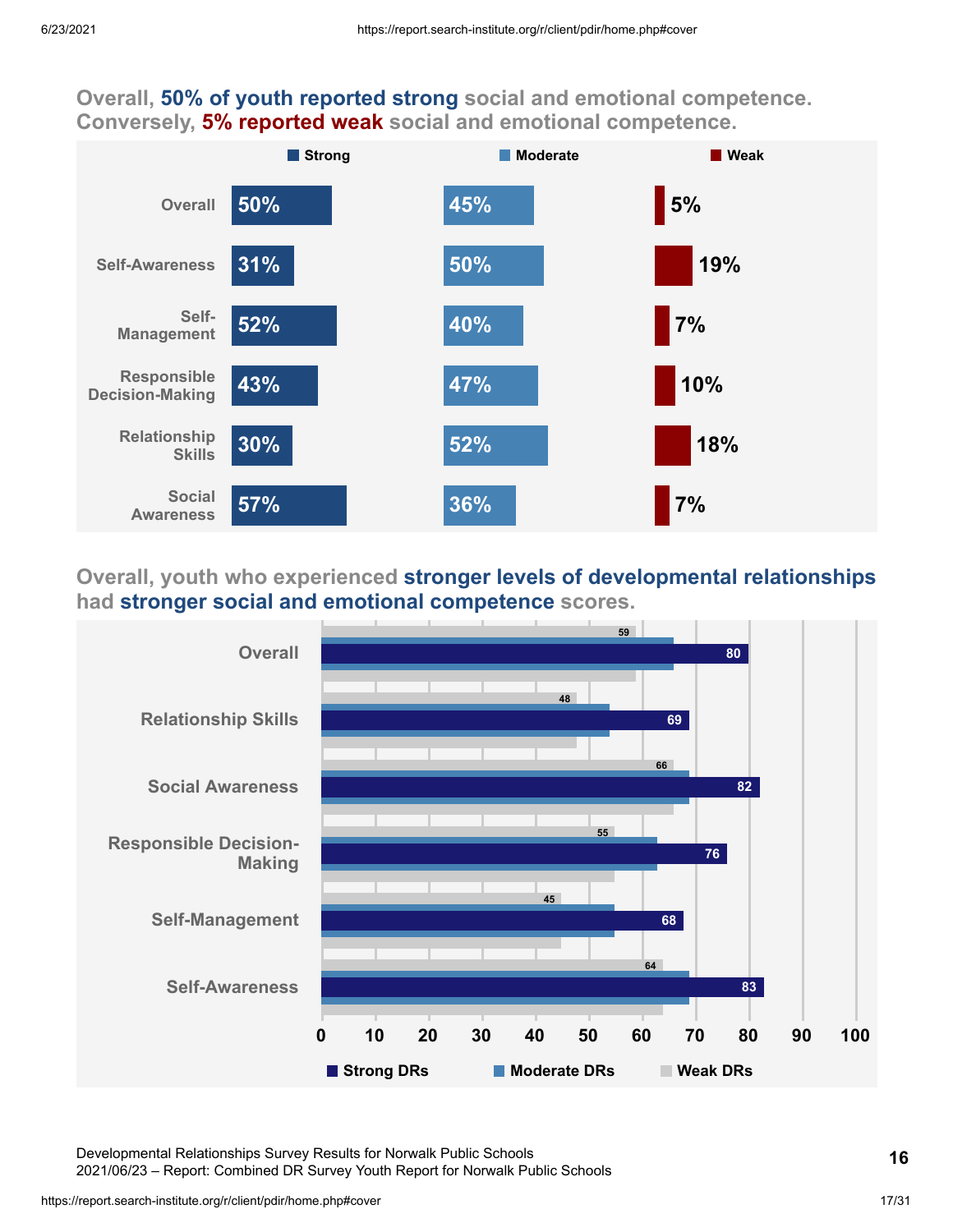## <span id="page-17-0"></span>**Core Measure 3: Equitable Practices**

Whether young people experience their school and program culture as welcoming and inclusive has a direct impact on their experience, and the positive (or negative) repercussions of the experience. The measures in this survey examine how young people experience diversity, equity, and inclusion (DEI) in their schools, OST, and student support programs.

In this chapter, we will explore young people's perceptions of diversity, equity, and inclusion. This section is customizable, and your organization chose the following options: A single overall score for your Organization's Culturally Responsive Environment.

**Youth generally reported that the organization had a moderate culturally responsive environment.**



**Note:** The red bar indicates the score from your previous administration of the survey. If this is your time 1 survey, then it will reflect the minimum benchmark for a "strong" score.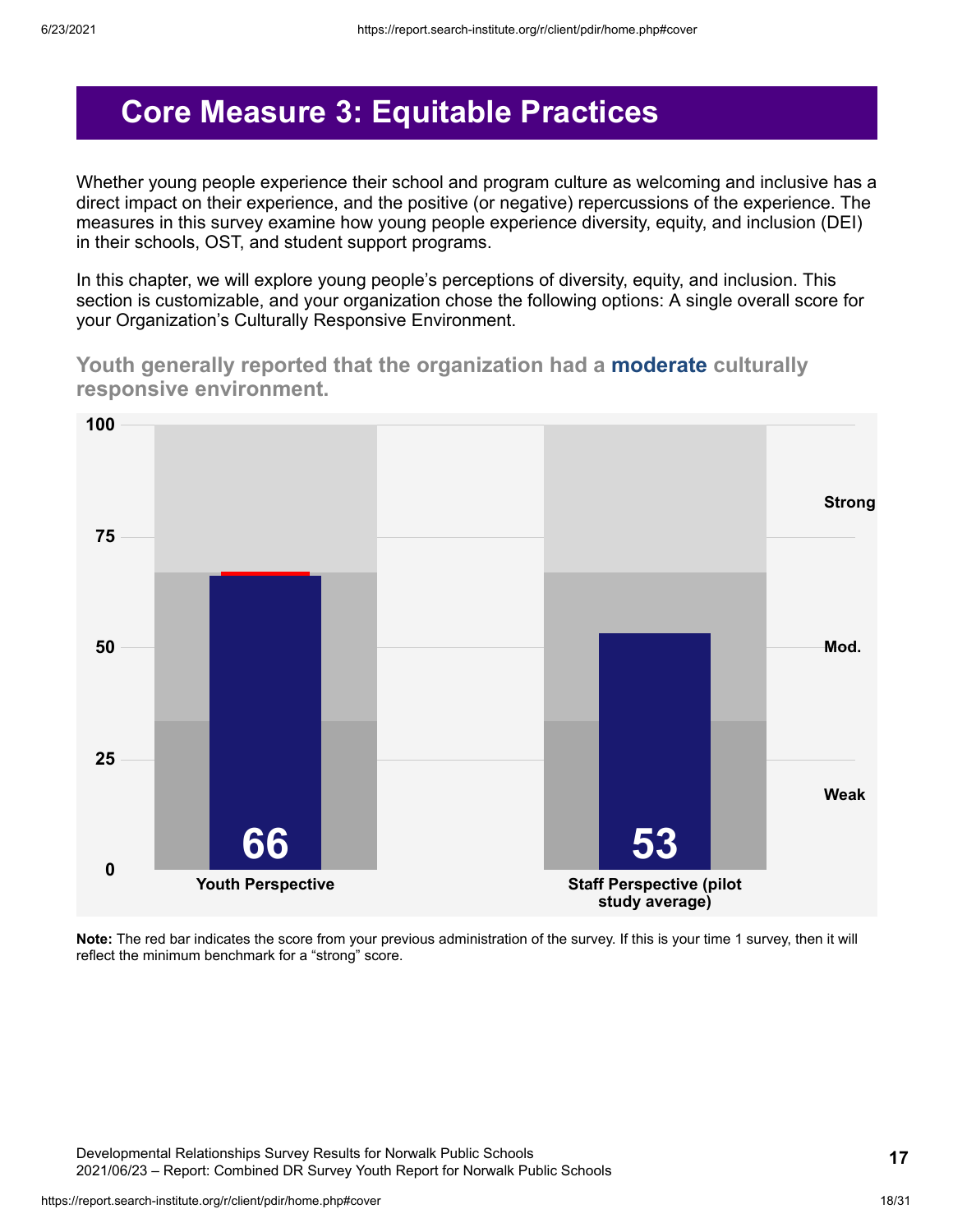**Here is a breakdown of how your youth and pilot study adults viewed their organization's culturally responsive environment:**



**Here is a breakdown of how your youth and pilot study adults felt when asked whether or not the adults reflect the diversity of the youth:**



**Youth who reported that the organization had a strong culturally responsive environment had stronger social and emotional competence scores.**



Developmental Relationships Survey Results for Norwalk Public Schools 2021/06/23 – Report: Combined DR Survey Youth Report for Norwalk Public Schools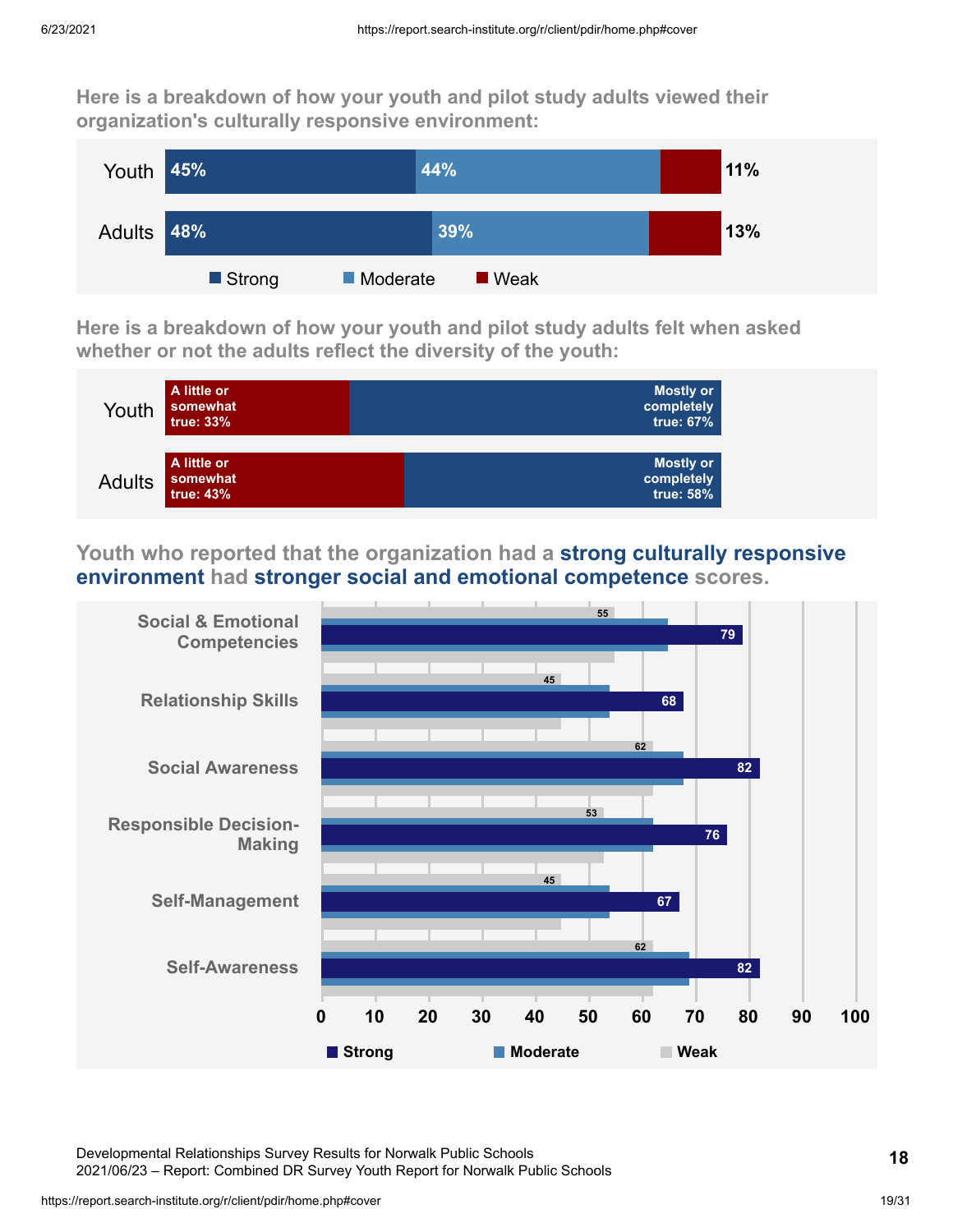## <span id="page-19-0"></span>**Additional Measures: Outcomes**

In this chapter, we will explore the optional outcome modules that your organization opted to include. This section is customizable, and your organization chose the following options: Drug Free Communities – Four Core Measures.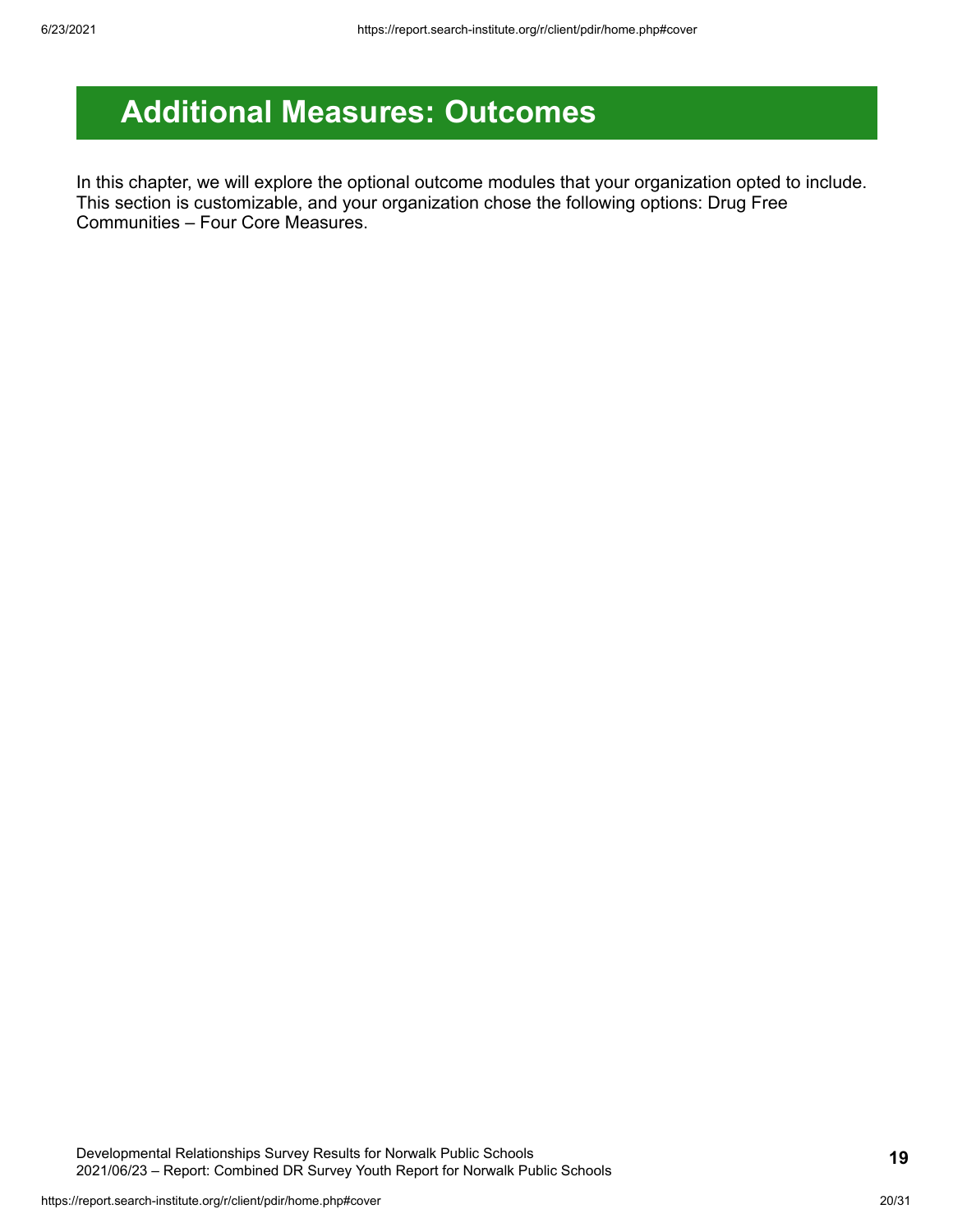## <span id="page-20-0"></span>**Outcomes: DFC Four Core Measures**

#### **Drug-Free Communities – Four Core Measures**

Young people are increasingly exposed to negative behaviors and opportunities for risk-taking. Those who experience low levels of developmental relationships and high levels of developmental deficit conditions are particularly vulnerable. In this section, you'll find data describing four core measures related to young people's use of alcohol, tobacco, prescription drugs, and marijuana. These data can be used to meet Drug-Free Communities (DFC) grantee reporting requirements established by the Substance Abuse and Mental Health Services Administration (SAMHSA).

This information is invaluable not only to your efforts to educate the community and develop an action plan for reducing substance use, associated risk behaviors, and deficit factors but also as a basis for strengthening protective factors critical to ensuring that your youth thrive.

The four core measures consist of:

- The percentage of youth who report using alcohol, tobacco, marijuana, or prescription drugs at least once in the 30 days immediately preceding the survey date.
- The percentage of youth who report that their parents feel that substance use is wrong.
- The percentage of youth who report that their friends feel substance use is wrong.
- The percentage of youth who think there is a risk in the use of these substances.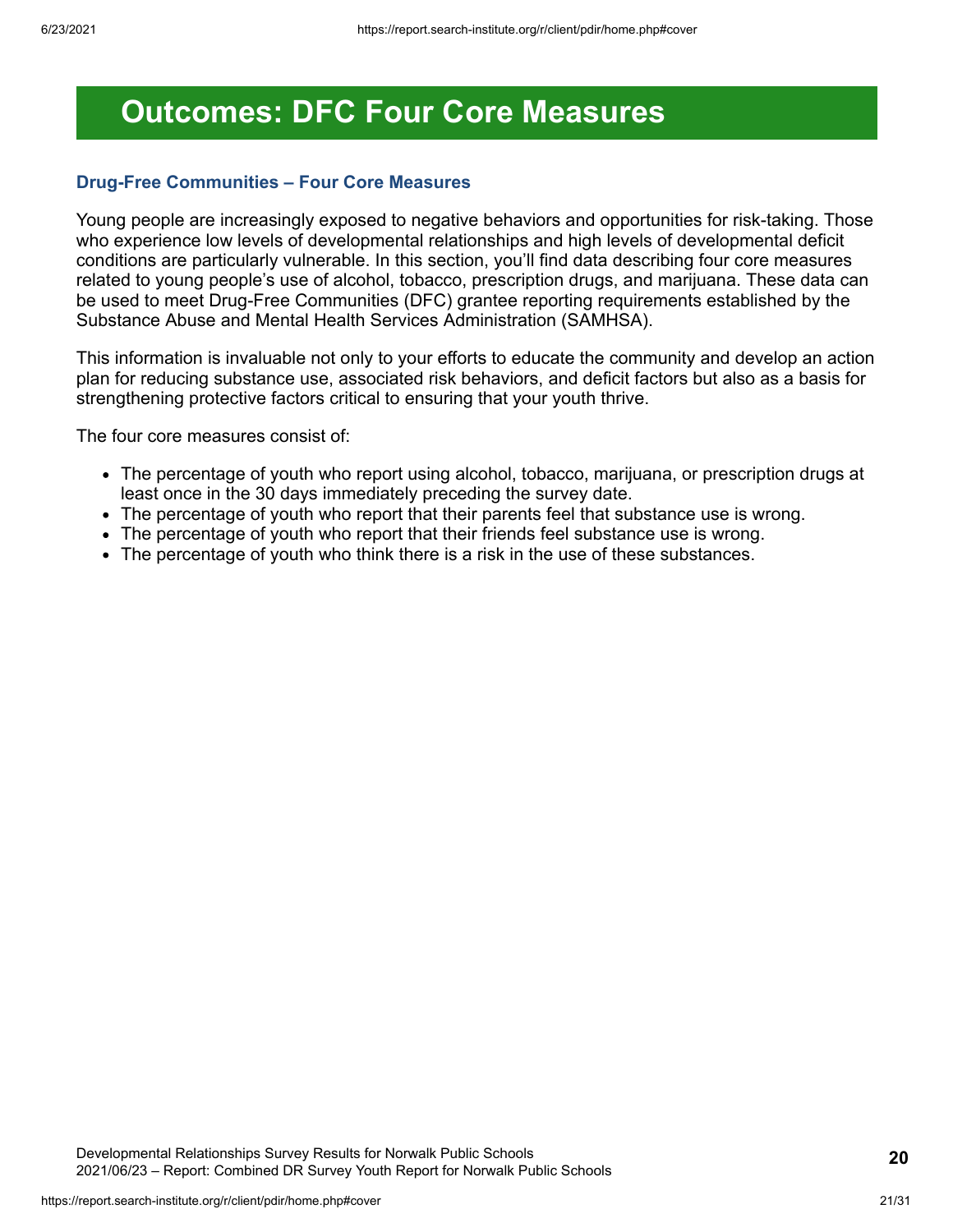### **Past 30-Day Use of Alcohol, Tobacco, Marijuana, Prescription Drugs, and Vaping**

| Category                            | <b>Definition</b>                                                            | Total<br>Sample   | F.              | Gender<br>M                | Grade<br>5 | 6 | $\overline{7}$ | 8             | 9                       | 10                  | 11   | 12             |
|-------------------------------------|------------------------------------------------------------------------------|-------------------|-----------------|----------------------------|------------|---|----------------|---------------|-------------------------|---------------------|------|----------------|
| <b>Alcohol</b>                      | Used alcohol once or more in the<br>past 30 days                             | $12 \overline{ }$ | 12 <sup>2</sup> | 11                         |            |   | 8              | 9             | 11                      | $12 \overline{ }$   | 19   | - 23           |
| <b>Tobacco</b>                      | Smoked cigarettes once or more in<br>the past 30 days                        | $\overline{1}$    | $1 \quad 1$     |                            |            |   | $\mathbf{1}$   | $\mathcal{P}$ |                         | $1 \quad 2 \quad 0$ |      | $\overline{1}$ |
| Marijuana                           | Used marijuana once or more in the<br>past 30 days                           | 4                 | $\overline{4}$  | $\overline{\phantom{a}}$ 3 |            |   | $\mathbf{1}$   | 3             | $\overline{\mathbf{3}}$ | 5 <sub>5</sub>      | $-5$ | 12             |
| <b>Prescription</b><br><b>Drugs</b> | Used prescription drugs once or<br>more in the past 30 days                  | 2                 | $1 \quad 2$     |                            |            |   | $\mathcal{P}$  | 2 2           |                         | $1 \quad 2 \quad 3$ |      |                |
| Vaping                              | Vaped tobacco, nicotine, or<br>marijuana once or more in the past<br>30 days | 6                 | $\overline{7}$  | $\overline{4}$             |            |   | 3              | 5             | $\overline{4}$          | 6                   | 10   | - 15           |

### **Youth Perception of Parental Disapproval of Alcohol, Tobacco, Marijuana, Prescription Drug Use, and Vaping**

| Category                            | <b>Definition</b>                                | Total<br><b>Sample</b> | F.    | Gender<br>м | Grade<br>5 | 6 | 7  | 8  | 9  | 10 11 |    | 12  |
|-------------------------------------|--------------------------------------------------|------------------------|-------|-------------|------------|---|----|----|----|-------|----|-----|
| <b>Alcohol</b>                      | Drink regularly                                  | 94                     | 95    | - 93        |            |   | 95 | 93 | 95 | 95    | 91 | 88  |
| <b>Tobacco</b>                      | Smoke tobacco                                    | 97                     | 98 97 |             |            |   | 98 | 97 | 98 | 98    | 97 | 95  |
| <b>Marijuana</b>                    | Use marijuana                                    | 93                     | 94    | -94         |            |   | 97 | 95 | 93 | 94    | 88 | -82 |
| <b>Prescription</b><br><b>Drugs</b> | Used prescription drugs not<br>prescribed to you | 96                     | 97    | 96          |            |   | 97 | 96 | 95 | 96    | 96 | 93  |
| Vaping                              | Vape tobacco, nicotine, or marijuana             | 96                     | 96    | 96          |            |   | 98 | 96 | 95 | 97    | 95 | 89  |

Values for one or more cells were suppressed due to fewer than 10 youth in that category responding.

Developmental Relationships Survey Results for Norwalk Public Schools 2021/06/23 – Report: Combined DR Survey Youth Report for Norwalk Public Schools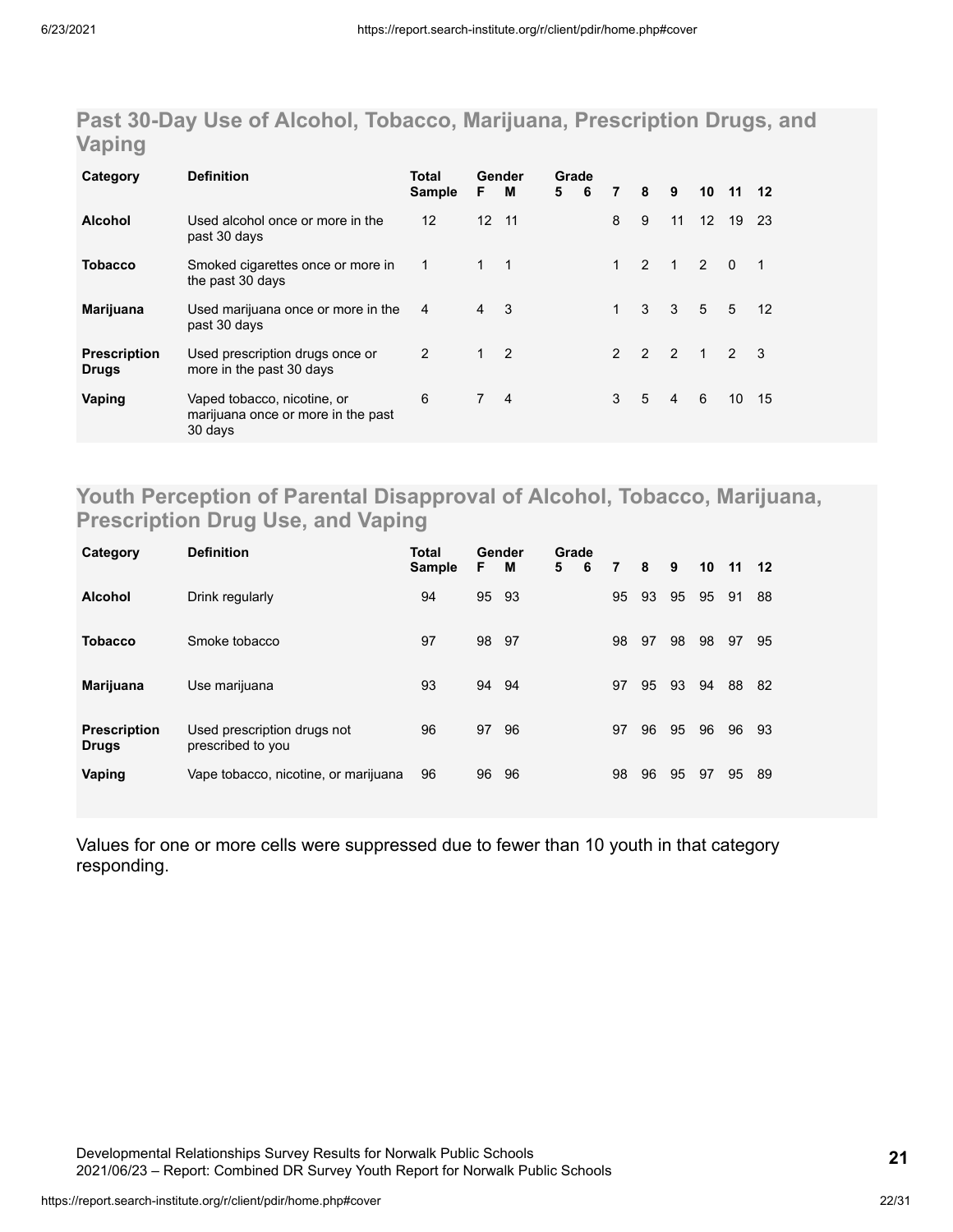### **Youth Perception of Peer Disapproval of Alcohol, Tobacco, Marijuana, Prescription Drugs, and Vaping**

| Category                            | <b>Definition</b>                                | Total<br>Sample | F.    | Gender<br>M | Grade<br>5 | 6 | 7  | 8  | 9  | 10 | 11 12 |    |
|-------------------------------------|--------------------------------------------------|-----------------|-------|-------------|------------|---|----|----|----|----|-------|----|
| <b>Alcohol</b>                      | Drink regularly                                  | 79              | 79    | -80         |            |   | 88 | 83 | 76 | 76 | 68    | 64 |
| <b>Tobacco</b>                      | Smoke tobacco                                    | 87              | 88 88 |             |            |   | 92 | 91 | 88 | 86 | 84    | 74 |
| <b>Marijuana</b>                    | Use marijuana                                    | 77              |       | 75 80       |            |   | 92 | 85 | 75 | 71 | 59    | 48 |
| <b>Prescription</b><br><b>Drugs</b> | Used prescription drugs not<br>prescribed to you | 89              | 90    | - 89        |            |   | 91 | 90 | 90 | 88 | 86    | 84 |
| Vaping                              | Vape tobacco, nicotine, or marijuana             | 78              | 76 81 |             |            |   | 89 | 84 | 76 | 72 | 64    | 59 |

### **Youth Perception of Risk of Alcohol, Tobacco, Marijuana, Prescription Drug Use, and Vaping**

| Category                            | <b>Definition</b>                                          | Total<br><b>Sample</b> | F. | Gender<br>м | Grade<br>5 | 6 | 7  | 8  | 9  | 10 11 |    | $12 \,$ |
|-------------------------------------|------------------------------------------------------------|------------------------|----|-------------|------------|---|----|----|----|-------|----|---------|
| <b>Alcohol</b>                      | Five or more drinks once or twice a<br>week                | 77                     | 79 | -76         |            |   | 79 | 75 | 75 | 78    | 80 | 80      |
| <b>Tobacco</b>                      | One or more packs of cigarettes per<br>day                 | 85                     | 87 | -84         |            |   | 85 | 83 | 85 | 89    | 89 | 83      |
| <b>Marijuana</b>                    | Use marijuana once or twice a week                         | 65                     | 67 | -64         |            |   | 77 | 69 | 64 | 60    | 52 | 52      |
| <b>Prescription</b><br><b>Drugs</b> | Used prescription drugs that are not<br>prescribed to them | 86                     | 87 | -85         |            |   | 82 | 83 | 89 | 88    | 91 | 86      |
| Vaping                              | Vape tobacco, nicotine, or marijuana                       | 78                     | 78 | - 77        |            |   | 82 | 77 | 76 | 79    | 73 | 75      |

Values for one or more cells were suppressed due to fewer than 10 youth in that category responding.

Developmental Relationships Survey Results for Norwalk Public Schools 2021/06/23 – Report: Combined DR Survey Youth Report for Norwalk Public Schools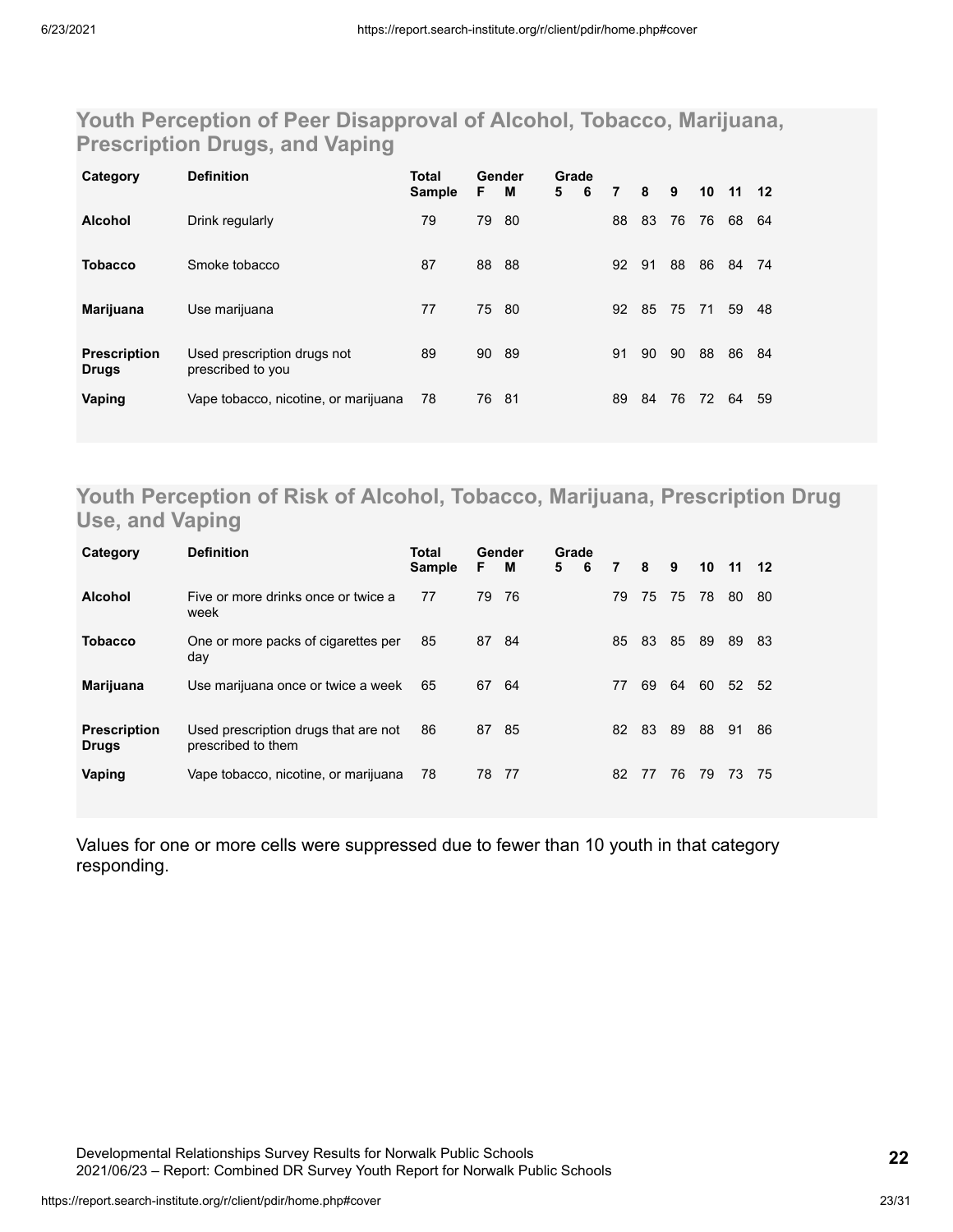### **Four Core Measures Data Summary**

|                         |                     |                 | Past 30-Day Use   |                  |                 |           |             | <b>Perception of Risk</b> |             |             |           |
|-------------------------|---------------------|-----------------|-------------------|------------------|-----------------|-----------|-------------|---------------------------|-------------|-------------|-----------|
|                         |                     | <b>Alc</b>      | <b>Tob</b>        | Mar              | Pre             | Vape      | <b>Alc</b>  | <b>Tob</b>                | Mar         | Pre         | Vape      |
| <b>Total</b>            | $*9/0$              | 12              | 1.3               | $\overline{4}$   | $\overline{2}$  | 5.8       | 77.3        | 85.3                      | 65.1        | 85.8        | 77.6      |
| <b>Sample</b>           | n                   | 294             | 32                | 97               | 49              | 141       | 1878        | 2066                      | 1580        | 2081        | 1882      |
|                         | Ν                   | 2441            | 2440              | 2429             | 2430            | 2434      | 2430        | 2422                      | 2426        | 2424        | 2424      |
| Female                  | $*9/0$              | 12.4            | $\mathbf{1}$      | 4                | 1.4             | 6.8       | 79          | 87                        | 66.5        | 87.2        | 78.2      |
|                         | n                   | 144             | 12                | 46               | 16              | 79        | 916         | 1008                      | 771         | 1011        | 905       |
|                         | N                   | 1164            | 1162              | 1156             | 1156            | 1158      | 1160        | 1158                      | 1159        | 1159        | 1158      |
| <b>Male</b>             | $*9/0$              | $\overline{11}$ | 0.8               | $\overline{3.1}$ | 1.7             | 4.2       | 76.1        | 83.6                      | 64.3        | 84.6        | 77.1      |
|                         | n                   | 126             | 9                 | 36               | 20              | 48        | 870         | 951                       | 734         | 964         | 879       |
|                         | N                   | 1149            | 1150              | 1146             | 1147            | 1148      | 1143        | 1138                      | 1141        | 1139        | 1140      |
| <b>Not</b>              | $*9/0$              |                 |                   |                  |                 |           |             |                           |             |             |           |
| <b>Enrolled</b>         | n<br>N              |                 |                   |                  |                 |           |             |                           |             |             |           |
|                         | $*9/0$              |                 |                   |                  |                 |           |             |                           |             |             |           |
| 4                       | n                   |                 |                   |                  |                 |           |             |                           |             |             |           |
|                         | N                   |                 |                   |                  |                 |           |             |                           |             |             |           |
| $\overline{\mathbf{5}}$ | $*9/0$              |                 |                   |                  |                 |           |             |                           |             |             |           |
|                         | n                   |                 |                   |                  |                 |           |             |                           |             |             |           |
|                         | ${\sf N}$           |                 |                   |                  |                 |           |             |                           |             |             |           |
| 6                       | $*9/0$              |                 |                   |                  |                 |           |             |                           |             |             |           |
|                         | n                   |                 |                   |                  |                 |           |             |                           |             |             |           |
|                         | N                   |                 |                   |                  |                 |           |             |                           |             |             |           |
| $\overline{7}$          | $*9/0$              | 7.7             | 0.9               | 1.4              | 2.3             | 2.5       | 79.2        | 85.1                      | 76.7        | 82.4        | 82.2      |
|                         | n                   | 43              | $\overline{5}$    | 8                | 13              | 14        | 441         | 473                       | 427         | 458         | 457       |
|                         | N                   | 561             | 562               | 558              | 558             | 556       | 557         | 556                       | 557         | 556         | 556       |
| $\overline{8}$          | $*9/0$              | 9.2             | 1.9               | 3.1              | 2.4             | 5.4       | 74.6        | 82.6                      | 68.6        | 83.5        | 76.7      |
|                         | n                   | 53              | 11                | 18               | 14              | 31        | 429         | 475                       | 394         | 480         | 440       |
|                         | ${\sf N}$<br>$*9/0$ | 577             | 576               | 574              | 575             | 576       | 575         | 575                       | 574         | 575         | 574       |
| $\overline{9}$          | n.                  | 11.1<br>44      | $\mathbf{1}$<br>4 | 3.3<br>13        | 1.5<br>6        | 4.3<br>17 | 75.1<br>295 | 85.5<br>335               | 63.7<br>249 | 88.5<br>347 | 76<br>298 |
|                         | ${\sf N}$           | 395             | 395               | 394              | 392             | 394       | 393         | 392                       | 391         | 392         | 392       |
| 10                      | $*9/0$              | 12.2            | 1.6               | 5.1              | 0.5             | 5.6       | 78.2        | 89.1                      | 59.6        | 88          | 78.7      |
|                         | n                   | 46              | 6                 | 19               | $\overline{c}$  | 21        | 294         | 334                       | 224         | 331         | 295       |
|                         | N                   | 378             | 377               | 375              | 377             | 378       | 376         | 375                       | 376         | 376         | 375       |
| $\overline{11}$         | $*9/0$              | 19.5            | 0.4               | 5.2              | 2.2             | 10.1      | 80.3        | 88.8                      | 51.9        | 91.4        | 73.1      |
|                         | n                   | 52              | $\mathbf{1}$      | 14               | 6               | 27        | 216         | 237                       | 139         | 243         | 196       |
|                         | N                   | 267             | 268               | 268              | 268             | 268       | 269         | 267                       | 268         | 266         | 268       |
| 12                      | $*$ %               | 23.4            | 1.2               | 12.3             | 2.9             | 15.1      | 79.5        | 82.9                      | 52.3        | 86          | 74.9      |
|                         | n                   | 40              | $\overline{2}$    | 21               | $5\phantom{.0}$ | 26        | 136         | 141                       | 90          | 147         | 128       |
|                         | ${\sf N}$           | 171             | 172               | 171              | 170             | 172       | 171         | 170                       | 172         | 171         | 171       |
| <b>Post</b>             | $*9/0$              |                 |                   |                  |                 |           |             |                           |             |             |           |
| <b>Secondary</b>        | n                   |                 |                   |                  |                 |           |             |                           |             |             |           |
|                         | N                   |                 |                   |                  |                 |           |             |                           |             |             |           |

#### **Note:**

% -- In this table, the rows marked with a percent sign (%) reflect percentages of youth who meet the criteria appropriate to the particular column for Past 30-Day Use, Perception of Risk, Perception of Parental Disapproval, and Perception of Peer Disapproval.

n -- Rows marked with a lower case n report the number of students who meet the criteria.

N -- Rows marked with an upper case N report the number of students who responded to the relevant question.

Values for one or more cells were suppressed due to fewer than 10 youth in that category responding.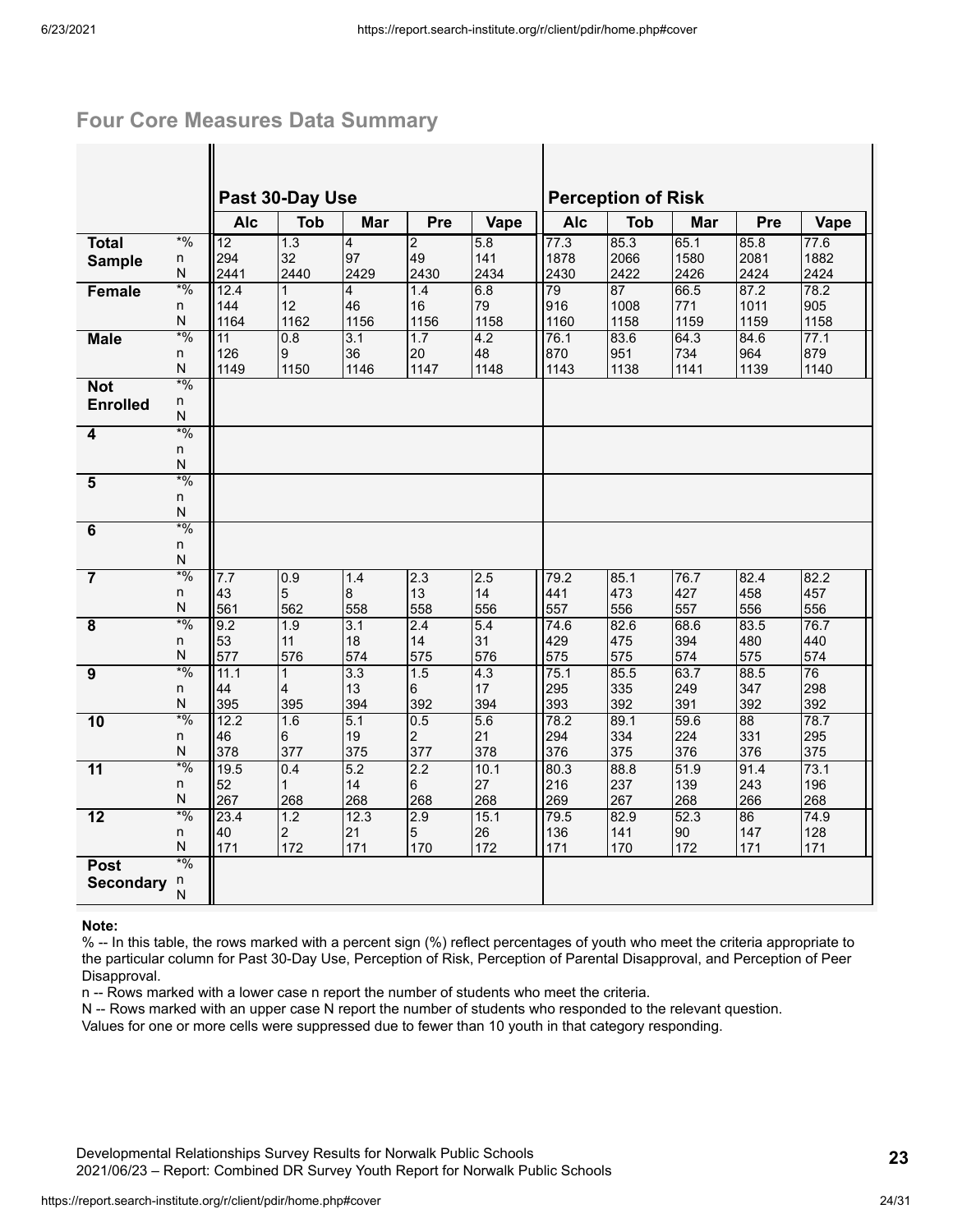### **Four Core Measures Data Summary - Part 2**

 $\mathbf{I}$ 

|                         |                         |            | <b>Perception of Parental Disapproval</b> |      |      |      |      |            | <b>Perception of Peer Disapproval</b> |      |      |
|-------------------------|-------------------------|------------|-------------------------------------------|------|------|------|------|------------|---------------------------------------|------|------|
|                         |                         | <b>Alc</b> | <b>Tob</b>                                | Mar  | Pre  | Vape | Alc  | <b>Tob</b> | Mar                                   | Pre  | Vape |
| <b>Total</b>            | $\frac{0}{0}$           | 93.5       | 97.2                                      | 93.3 | 95.9 | 95.7 | 78.7 | 87.5       | 76.8                                  | 88.9 | 77.8 |
| <b>Sample</b>           | n                       | 2274       | 2354                                      | 2262 | 2318 | 2312 | 1912 | 2117       | 1856                                  | 2152 | 1875 |
|                         | N                       | 2432       | 2423                                      | 2424 | 2417 | 2417 | 2431 | 2420       | 2417                                  | 2420 | 2410 |
| Female                  | $\frac{0}{0}$           | 95.4       | 98.4                                      | 93.8 | 97.1 | 96.2 | 78.6 | 88.3       | 75.4                                  | 90.5 | 75.7 |
|                         | n                       | 1108       | 1140                                      | 1087 | 1125 | 1111 | 916  | 1025       | 872                                   | 1052 | 874  |
|                         | $\overline{\mathsf{N}}$ | 1162       | 1159                                      | 1159 | 1159 | 1155 | 1165 | 1161       | 1156                                  | 1163 | 1154 |
| <b>Male</b>             | $\frac{0}{0}$           | 92.7       | 96.6                                      | 93.9 | 95.8 | 95.8 | 79.8 | 88         | 79.6                                  | 88.8 | 80.7 |
|                         | n                       | 1060       | 1101                                      | 1071 | 1087 | 1089 | 910  | 999        | 904                                   | 1005 | 913  |
|                         | $\overline{\mathsf{N}}$ | 1144       | 1140                                      | 1141 | 1135 | 1137 | 1140 | 1135       | 1135                                  | 1132 | 1132 |
| <b>Not</b>              | $\frac{0}{0}$           |            |                                           |      |      |      |      |            |                                       |      |      |
| <b>Enrolled</b>         | n<br>N                  |            |                                           |      |      |      |      |            |                                       |      |      |
| 4                       | $\frac{0}{0}$           |            |                                           |      |      |      |      |            |                                       |      |      |
|                         | n                       |            |                                           |      |      |      |      |            |                                       |      |      |
|                         | N                       |            |                                           |      |      |      |      |            |                                       |      |      |
| $\overline{\mathbf{5}}$ | $\frac{0}{0}$           |            |                                           |      |      |      |      |            |                                       |      |      |
|                         | n                       |            |                                           |      |      |      |      |            |                                       |      |      |
|                         | $\overline{\mathsf{N}}$ |            |                                           |      |      |      |      |            |                                       |      |      |
| 6                       | $\frac{0}{0}$           |            |                                           |      |      |      |      |            |                                       |      |      |
|                         | n                       |            |                                           |      |      |      |      |            |                                       |      |      |
|                         | N                       |            |                                           |      |      |      |      |            |                                       |      |      |
| $\overline{7}$          | $\frac{0}{0}$           | 94.6       | 97.7                                      | 97.3 | 96.6 | 97.7 | 88   | 91.7       | 91.6                                  | 91   | 89.1 |
|                         | n                       | 528        | 544                                       | 538  | 534  | 543  | 491  | 510        | 510                                   | 507  | 492  |
|                         | N                       | 558        | 557                                       | 553  | 553  | 556  | 558  | 556        | 557                                   | 557  | 552  |
| 8                       | $\frac{0}{0}$           | 93.2       | 96.9                                      | 95.5 | 96.3 | 96.3 | 82.8 | 90.8       | 84.8                                  | 90.2 | 84.3 |
|                         | n                       | 536        | 554                                       | 547  | 554  | 551  | 476  | 520        | 485                                   | 517  | 483  |
|                         | N                       | 575        | 572                                       | 573  | 575  | 572  | 575  | 573        | 572                                   | 573  | 573  |
| $\overline{9}$          | $\frac{0}{0}$           | 95.4       | 97.7                                      | 93.4 | 95.4 | 94.9 | 76.3 | 87.7       | 75.4                                  | 89.8 | 75.8 |
|                         | n                       | 375        | 385                                       | 368  | 373  | 372  | 300  | 343        | 294                                   | 353  | 298  |
|                         | $\overline{\mathsf{N}}$ | 393        | 394                                       | 394  | 391  | 392  | 393  | 391        | 390                                   | 393  | 393  |
| 10                      | $\frac{0}{0}$           | 94.7       | 97.9                                      | 93.6 | 96.3 | 96.5 | 76.1 | 86.1       | 70.9                                  | 88   | 72.1 |
|                         | n                       | 357        | 367                                       | 352  | 360  | 362  | 286  | 323        | 265                                   | 330  | 269  |
|                         | N                       | 377        | 375                                       | 376  | 374  | 375  | 376  | 375        | 374                                   | 375  | 373  |
| 11                      | $\frac{0}{0}$           | 91.1       | 96.6                                      | 87.7 | 96.3 | 94.7 | 68.3 | 84.2       | 58.6                                  | 86.1 | 63.7 |
|                         | n                       | 245        | 257                                       | 235  | 257  | 251  | 183  | 224        | 156                                   | 229  | 167  |
|                         | ${\sf N}$               | 269        | 266                                       | 268  | 267  | 265  | 268  | 266        | 266                                   | 266  | 262  |
| 12                      | $\frac{0}{0}$           | 87.6       | 94.7                                      | 81.8 | 92.9 | 88.8 | 64.3 | 74.1       | 48.2                                  | 84   | 59.2 |
|                         | n                       | 149        | 162                                       | 139  | 158  | 150  | 110  | 126        | 82                                    | 142  | 100  |
|                         | N<br>$\frac{0}{0}$      | 170        | 171                                       | 170  | 170  | 169  | 171  | 170        | 170                                   | 169  | 169  |
| <b>Post</b>             |                         |            |                                           |      |      |      |      |            |                                       |      |      |
| <b>Secondary</b>        | n<br>N                  |            |                                           |      |      |      |      |            |                                       |      |      |
|                         |                         |            |                                           |      |      |      |      |            |                                       |      |      |

#### **Note:**

% -- In this table, the rows marked with a percent sign (%) reflect percentages of youth who meet the criteria appropriate to the particular column for Past 30-Day Use, Perception of Risk, Perception of Parental Disapproval, and Perception of Peer Disapproval.

n -- Rows marked with a lower case n report the number of students who meet the criteria.

N -- Rows marked with an upper case N report the number of students who responded to the relevant question.

Values for one or more cells were suppressed due to fewer than 10 youth in that category responding.

Developmental Relationships Survey Results for Norwalk Public Schools 2021/06/23 – Report: Combined DR Survey Youth Report for Norwalk Public Schools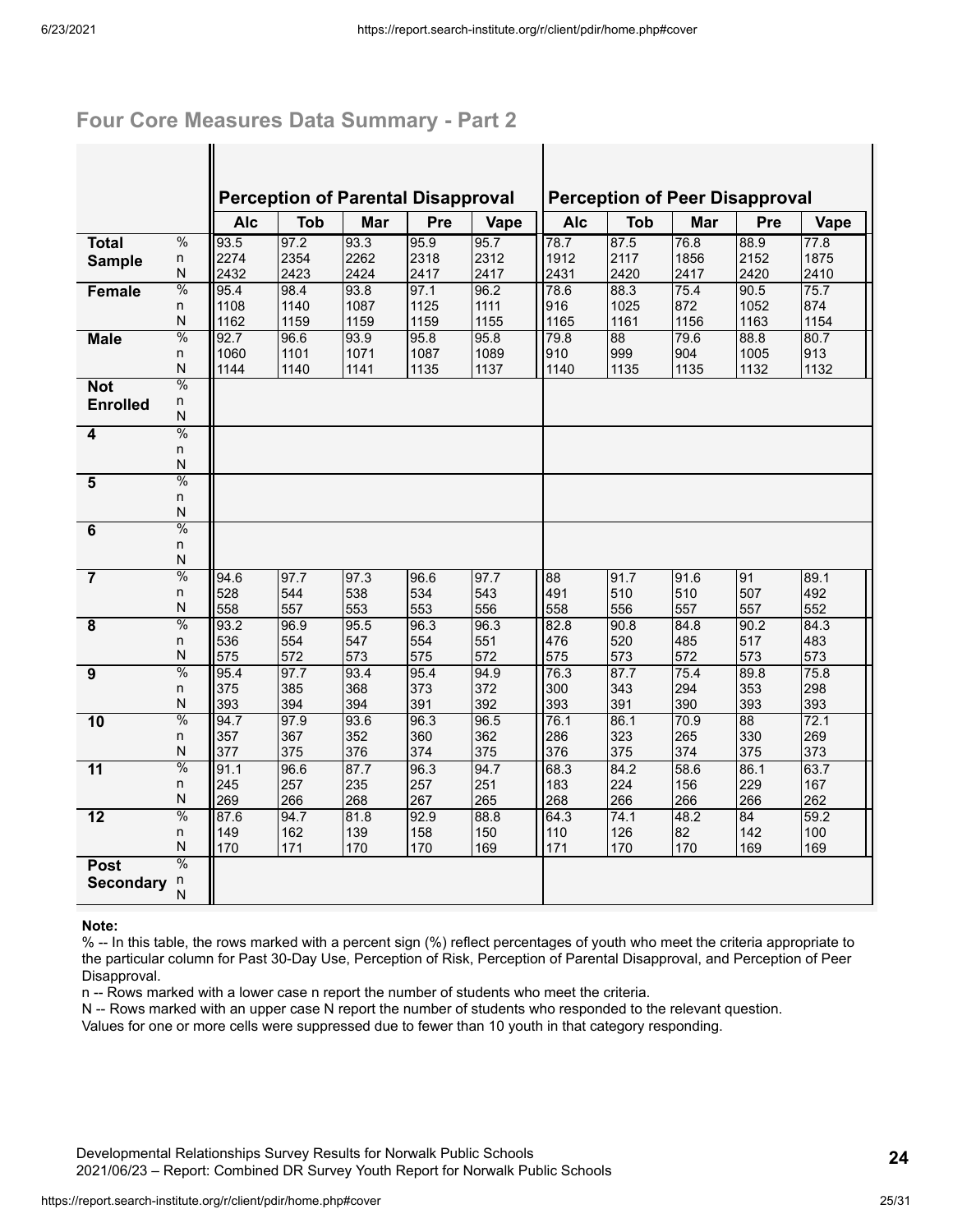## <span id="page-25-0"></span>**Additional Measures: Current Events**

In this chapter, we will explore the optional current events modules that your organization opted to include. This section is customizable, and your organization chose the following options: COVID-19 Module and Racial Injustice Module.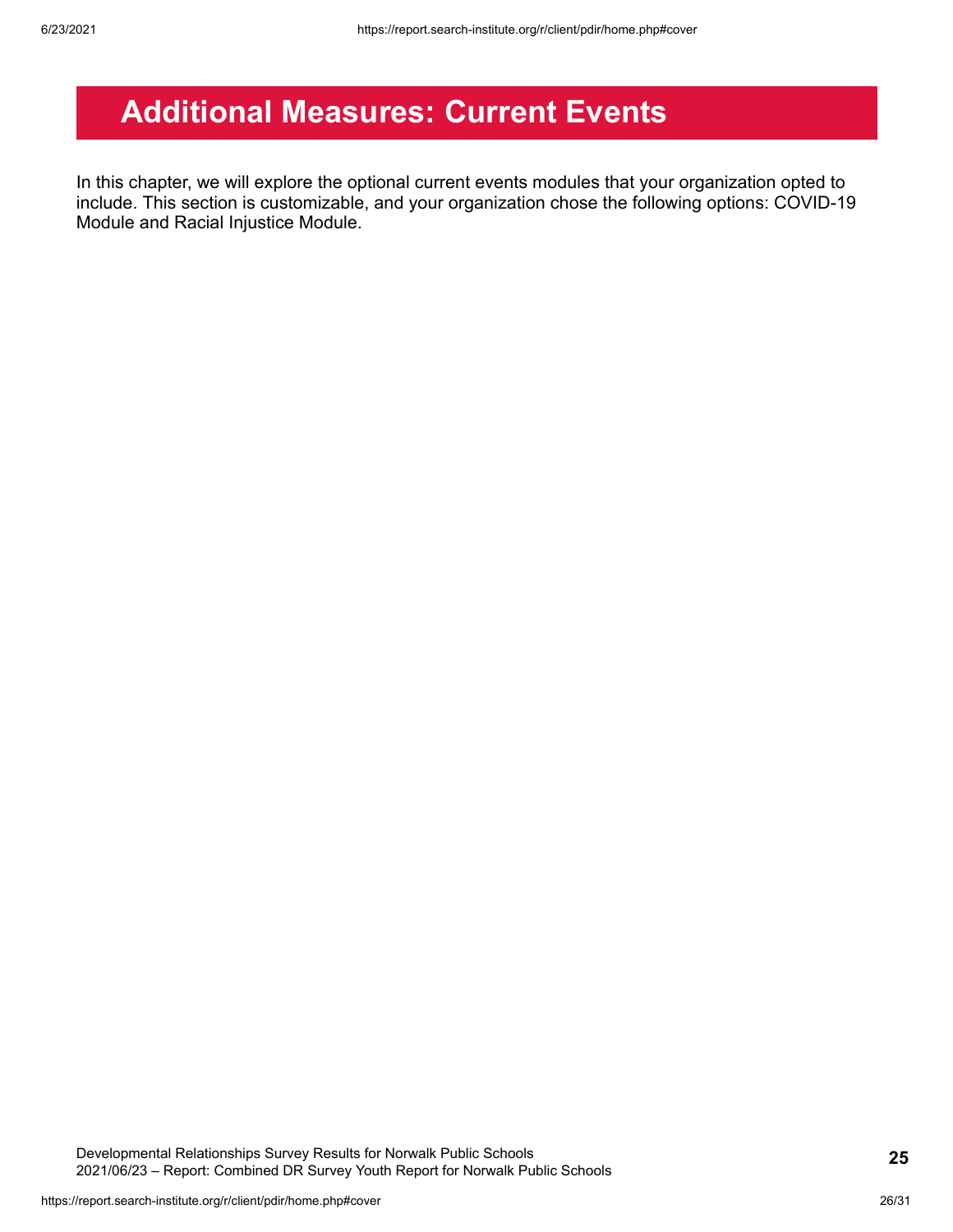## <span id="page-26-0"></span>**Current Events: COVID-19**

No individuals are immune to the effects of the pandemic, including young people. This current event module explores the impacts of the global pandemic on your young people, including stress, coping mechanisms, and any shifts in their relational experiences (e.g. whether connections have decreased in number or in quality). This section will serve as an important way to contextualize the other measures within this report.

#### **Stress**



### **Disengagement Coping**



Developmental Relationships Survey Results for Norwalk Public Schools 2021/06/23 – Report: Combined DR Survey Youth Report for Norwalk Public Schools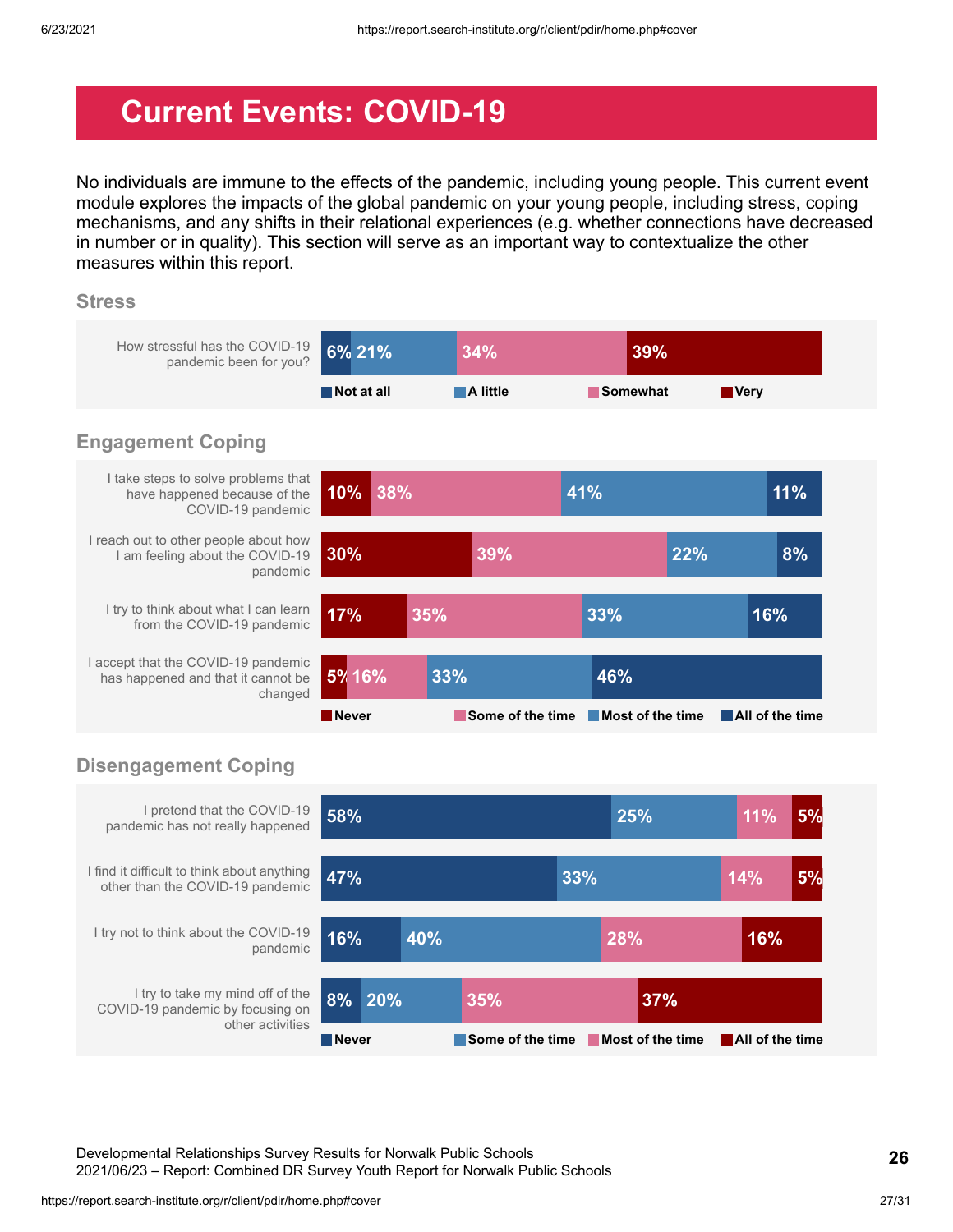### **Social (Dis)Connection**



### **COVID-19 Related Change in Relationship Quality**



### **COVID Context - School**

| Which of the following describes 23%<br>what learning looks like for YOU at |           | 28%                | 49%            |
|-----------------------------------------------------------------------------|-----------|--------------------|----------------|
| your school right now?                                                      | In person | <b>Combination</b> | <b>Conline</b> |

### **COVID Context - Out-of-School Time**

| Which of the following describes<br>what your participation looks like for<br>YOU here right now? |           |                    |               |
|---------------------------------------------------------------------------------------------------|-----------|--------------------|---------------|
|                                                                                                   | In person | <b>Combination</b> | <b>Online</b> |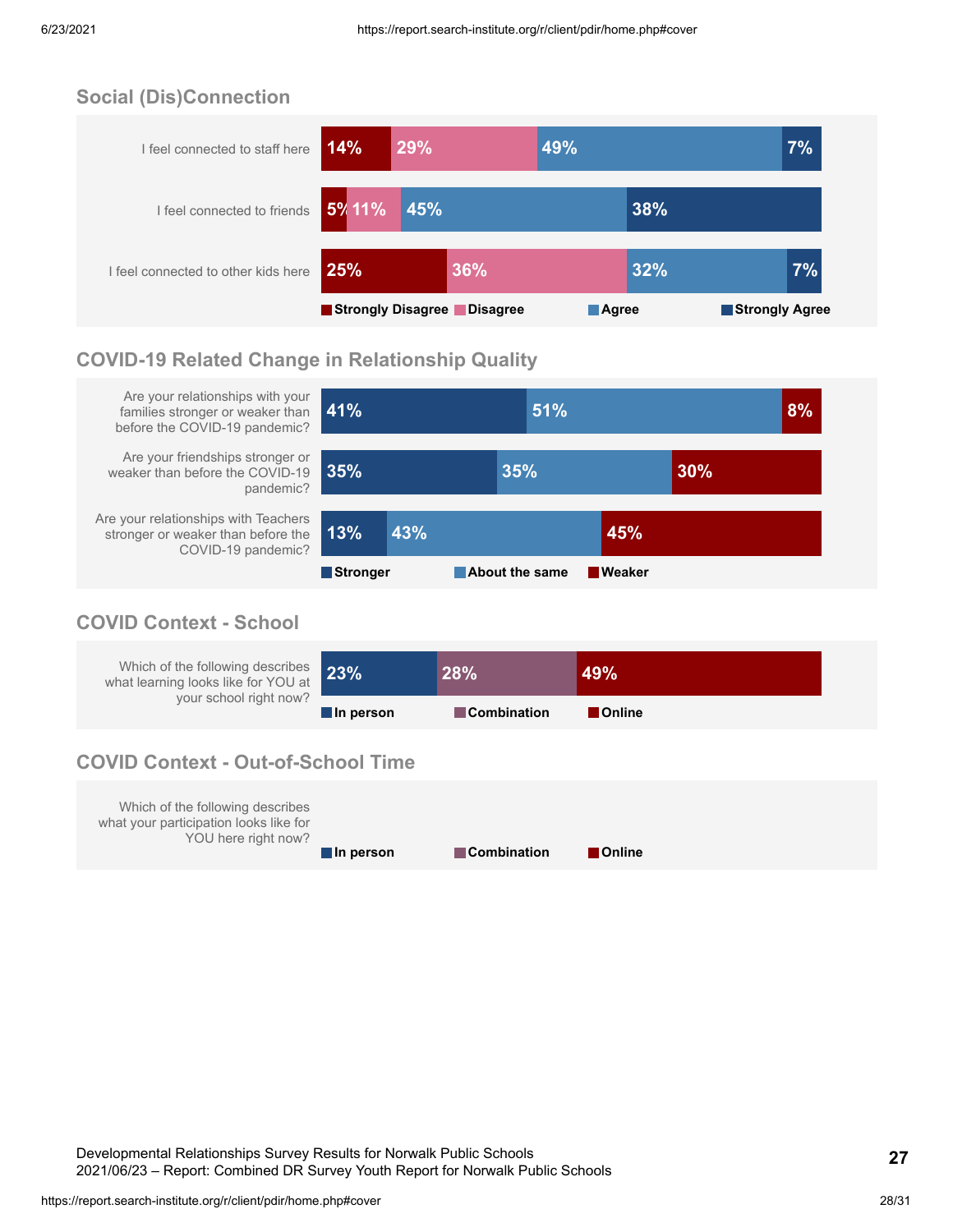### **COVID-19 Specific Social-Emotional Support**

My relationship with my Teachers has helped make things feel more normal during the COVID-19 pandemic. **16% 33% 44% 7%**

My Teachers have helped me understand, or make sense of, my feelings related to the COVID-19 pandemic.

My Teachers provide a safe space where I can share my feelings and experiences related to the COVID-19 pandemic.

| 13% | 28%                        | 50% |              | 8%             |
|-----|----------------------------|-----|--------------|----------------|
| 11% | $\overline{23\%}$          | 56% |              | 10%            |
|     | Strongly Disagree Disagree |     | <b>Agree</b> | Strongly Agree |